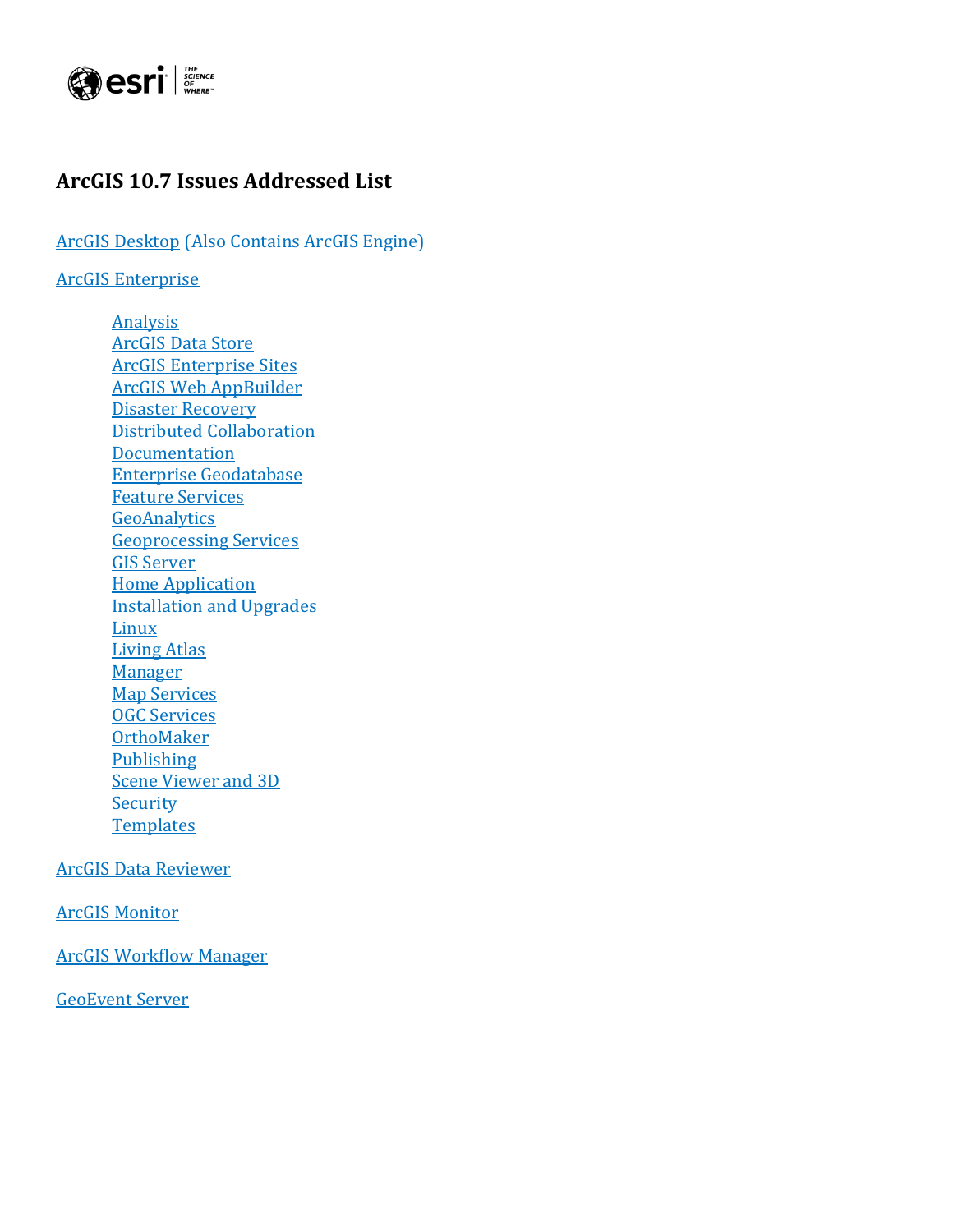

## <span id="page-1-0"></span>**ArcGIS Desktop**

| BUG-000114428 | A reconcile and post fails for a specific version.                                                                                    |
|---------------|---------------------------------------------------------------------------------------------------------------------------------------|
|               | The Find tool prompts users to log in to an ArcGIS Online                                                                             |
| BUG-000088196 | subscription account even when they are not using any Ready-To-                                                                       |
|               | Use Services.                                                                                                                         |
| BUG-000094113 | The license error message is hard-coded.                                                                                              |
|               | Incorrect data frame transformation method in the Data Frame                                                                          |
| BUG-000095233 | Properties dialog box when changing from the WGS1984                                                                                  |
|               | coordinate system to British National Grid (BNG).                                                                                     |
|               | Running the Synchronize Changes tool on a checkout geodatabase                                                                        |
| BUG-000097148 | with 'Reconcile with the Parent Version' check box unchecked                                                                          |
|               | incorrectly removes the version and reconcile edits.                                                                                  |
| BUG-000098315 | Sample returns Null data when the input raster is a mosaic dataset.                                                                   |
| BUG-000103284 | The Simplify Building tool does not reshape terraced housing in<br>ArcGIS Desktop 10.5.                                               |
|               | Geoprocessing script generates an image output with a missing Esri                                                                    |
| BUG-000103892 | tile basemap when running the ConvertWebMapToMapDocument                                                                              |
|               | and ExportToPNG functions concurrently.                                                                                               |
| BUG-000103896 | The saveACopy method in ArcPy does not create the same version                                                                        |
|               | as the one created when using the ArcMap GUI.                                                                                         |
|               | The Extract by Mask tool does not work as expected when working                                                                       |
| BUG-000105175 | with selected polygons and displays vertical lines in the area                                                                        |
|               | outside the mask (polygon) limit.                                                                                                     |
| BUG-000106314 | The IRelationalOperator.Disjoint method returns inconsistent<br>results.                                                              |
| BUG-000110221 | Connecting to a PostgreSQL geodatabase causes ArcCatalog to<br>crash.                                                                 |
|               | Windows Groups receive the error message, "Layer is not editable,                                                                     |
| BUG-000110487 | unknown error" when editing an existing ArcGIS project file.                                                                          |
|               | Accessing a geodatabase's locks information returns the following                                                                     |
| BUG-000110574 | error message in the Geodatabase Administration dialog box:                                                                           |
|               | "Column value is null."                                                                                                               |
|               | Running the RasterToNumPyArray function with a raster layer                                                                           |
| BUG-000110684 | created from a Web Coverage Service (WCS) returns the error                                                                           |
|               | message: "Error 999998: Unexpected Error."                                                                                            |
| BUG-000111481 | The ArcMap Buffer Wizard crashes ArcMap 10.6 and 10.6.1.                                                                              |
|               | When performing a spatial join between two feature classes with                                                                       |
| BUG-000112083 | Global IDs and the output workspace is in a file geodatabase, the                                                                     |
|               | following error message is returned: "The Fields collection                                                                           |
|               | contained multiple Global ID fields."                                                                                                 |
| BUG-000112976 | Unable to define the layer extent when registering a spatial table                                                                    |
|               | with a geodatabase.                                                                                                                   |
| BUG-000112999 | The Export to CAD tool in ArcGIS Desktop 10.6 does not create<br>blocks in the output DWG file. This works successfully with the data |
|               | provided in ArcGIS Desktop 10.5.1.                                                                                                    |
|               |                                                                                                                                       |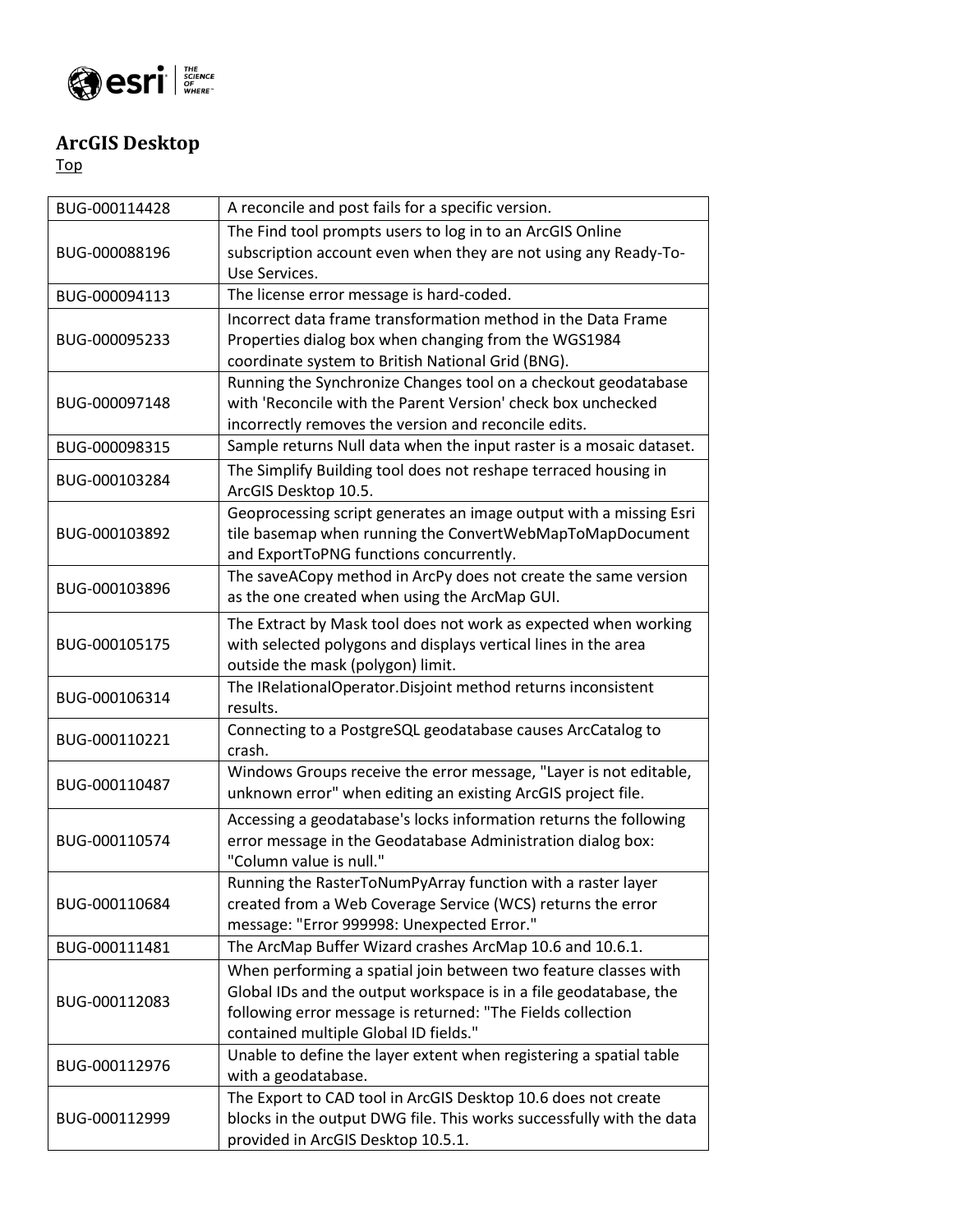

| BUG-000113178 | Derived mosaic dataset created using Compressed ARC Digitized<br>Raster Graphics (CADRG) data does not show the raster data<br>properly.                                                                                            |
|---------------|-------------------------------------------------------------------------------------------------------------------------------------------------------------------------------------------------------------------------------------|
| BUG-000113289 | The ST_intersects query runs much slower when querying a<br>geodatabase in Oracle after upgrading to a newer version.                                                                                                               |
| BUG-000113306 | Attempting to add a non-hosted ArcGIS Server feature service<br>containing empty feature classes from an ArcGIS Server user<br>connection to ArcMap returns the error message, "Could not add<br>specified data object to the map." |
| BUG-000113336 | Dialogs that include the font picker control, including the Layer<br>Properties, Options, Character Marker Editor, and Label Manager<br>open very slowly.                                                                           |
| BUG-000113368 | Euclidean allocation, distance, and direction tools are much slower<br>in ArcMap 10.5 versus previous versions.                                                                                                                     |
| BUG-000113369 | Mosaic datasets show areas of 'NoData' when using seamlines<br>generated using an area of interest that does not intersect all of the<br>mosaic's footprints.                                                                       |
| BUG-000113493 | The ACT feature does not upgrade when authorizing Drone2Map<br>causing ArcGIS Pro concurrent use license to fail.                                                                                                                   |
| BUG-000113535 | ArcGIS Desktop displays an incorrect record count in the attribute<br>table of a point feature class within a SAP HANA database.                                                                                                    |
| BUG-000113707 | The ICursor. InsertRow method randomly inserts values in a table<br>when the text field length is greater than 999 in an Oracle 12g<br>geodatabase.                                                                                 |
| BUG-000113727 | When exporting a joined feature layer with Global IDs in ArcMap,<br>the following error message is returned: "Fields contain multiple<br>global ids."                                                                               |
| BUG-000113911 | ArcMap does not export Arabic fonts (codepage supported)<br>correctly to PDF file format.                                                                                                                                           |
| BUG-000114001 | NVA queries with a 'WHERE' clause containing a period (".") and<br>without a spatial column does not complete.                                                                                                                      |
| BUG-000114115 | Publishing a map service to a federated Portal for ArcGIS creates a<br>new identical item when the map service 'Capabilities' are updated<br>from ArcMap or ArcCatalog.                                                             |
| BUG-000114282 | FME GeoPackage (.gpkg) line features are not visible if the feature<br>layer is directly added to ArcMap.                                                                                                                           |
| BUG-000114319 | When running the Lookup (Spatial Analyst) tool, the output raster<br>only has one value whereas the 'Lookup Field' field has multiple<br>values.                                                                                    |
| BUG-000114543 | JPG2000 images with the WGS_1984 Mercator_1SP_projection do<br>not line up in ArcGIS Desktop.                                                                                                                                       |
| BUG-000114807 | The Reclass by Table tool provides incorrect output for raster<br>integer inputs.                                                                                                                                                   |
| BUG-000114885 | Street labels are occasionally drawn upside down.                                                                                                                                                                                   |
| BUG-000114886 | Iteratively running the Create Constant Raster tool to create an<br>integer output raster dataset fails to save at the third time.                                                                                                  |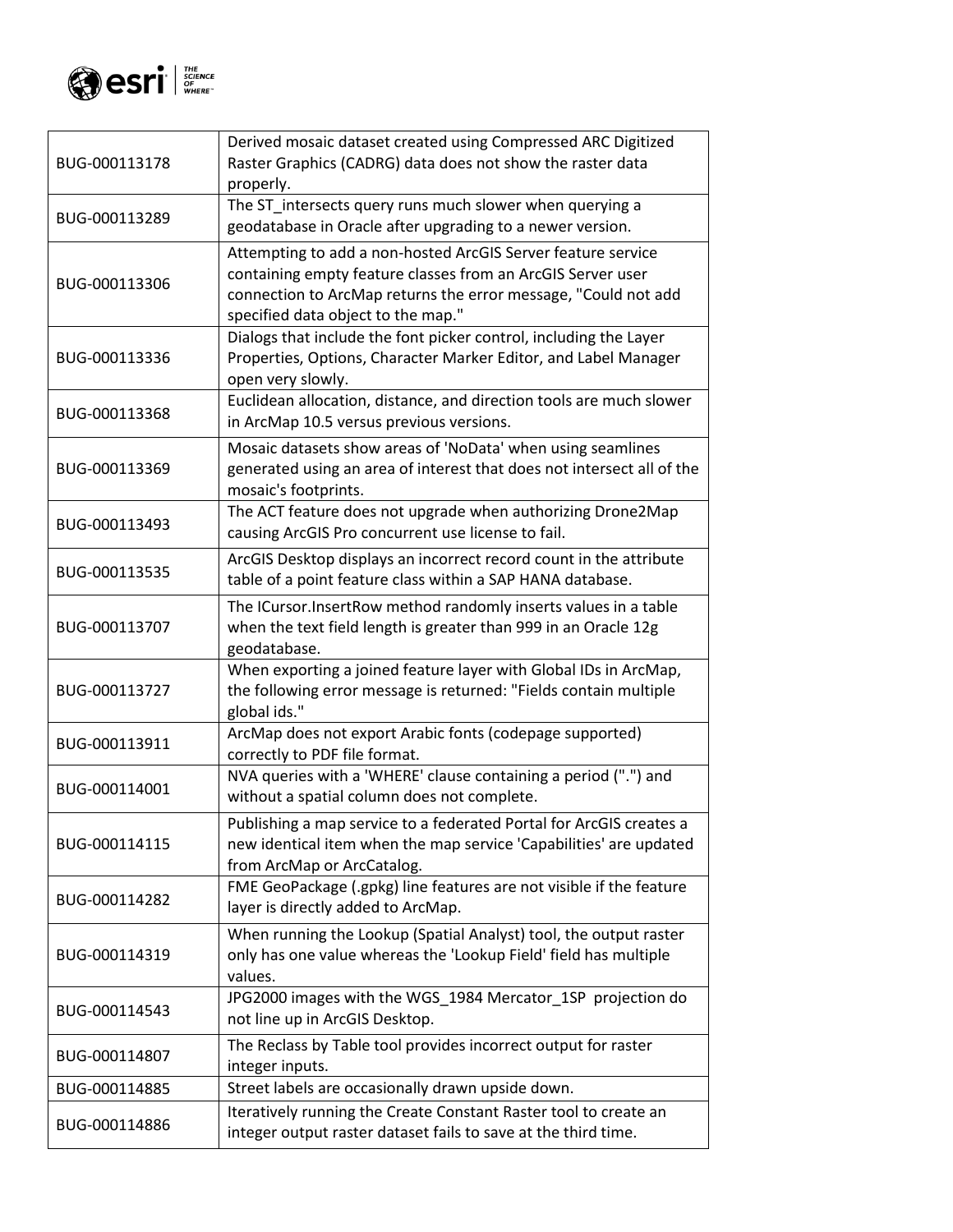

| BUG-000114964 | Switching to JPEG compression causes nodata to display as black<br>rather than transparent.                                                                                                                                                                 |
|---------------|-------------------------------------------------------------------------------------------------------------------------------------------------------------------------------------------------------------------------------------------------------------|
| BUG-000114977 | The Export Training Data For Deep Learning geoprocessing tool<br>returns garbled text in the results with Japanese Locale in ArcGIS<br>Pro 2.2.                                                                                                             |
| BUG-000115103 | ArcGIS Desktop crashes on importing changes when running on<br>specific data.                                                                                                                                                                               |
| BUG-000115147 | When calling ITopologicalOperator::Buffer on a polygon, if the<br>polygon is degenerated to a point, the buffer call crashes.                                                                                                                               |
| BUG-000115186 | When importing a raster in an enterprise geodatabase, the<br>following error message is returned: "ERROR 999999: Error<br>executing function. No raster store is configurated. Not running<br>inside a server process. Failed to execute (CopyRaster)."     |
| BUG-000115265 | One of the features found using the Spatial Filter tool is returned<br>twice if the data source is a PostgreSQL geodatabase.                                                                                                                                |
| BUG-000115303 | The Trace tool fails to trace features in ArcMap.                                                                                                                                                                                                           |
| BUG-000115401 | Incorrect attribute values are returned when a Cost attribute uses<br>the Function Evaluator to scale another time-dependent Cost<br>attribute.                                                                                                             |
| BUG-000115412 | The ArcGIS Online routing service does not honor the override<br>settings when finding the best sequence.                                                                                                                                                   |
| BUG-000115580 | ArcGIS License Server Administrator 'Diagnostic' and 'Status Inquiry'<br>logs translate dates incorrectly.                                                                                                                                                  |
| BUG-000115600 | ProjEng: Port of LCC - bug when there is a latitude of origin but<br>missing 'Standard Parallel 1'.                                                                                                                                                         |
| BUG-000115619 | The Create Thiessen Polygons tool fails with the error message,<br>"Failed to execute. Parameters are not valid. Error 000308: Invalid<br>Field Type" when Input Features have a Global ID field and the<br>Output Fields parameter is set to 'All fields'. |
| BUG-000115691 | Unable to use the Pansharpen function to combine or merge a<br>colorized elevation raster with a hillshade raster.                                                                                                                                          |
| BUG-000115691 | Unable to use the Pansharpen function to combine or merge a<br>colorized elevation raster with a hillshade raster.                                                                                                                                          |
| BUG-000115801 | In ArcMap 10.6.1, an error occurs when attempting to export data<br>from the Table Of Contents for data stored in an enterprise<br>geodatabase.                                                                                                             |
| BUG-000115839 | Non-catalogued/DSN-less connections from ArcGIS 10.6 hang when<br>connecting to DB2 for z/OS databases when using fully qualified<br>domain names (FQDN).                                                                                                   |
| BUG-000115882 | ArcGIS Server cannot register connections to two different DB2<br>databases made by the same user.                                                                                                                                                          |
| BUG-000115920 | Unable to publish a hosted service to a specific folder in the My<br>Content page in ArcGIS Online.                                                                                                                                                         |
| BUG-000115940 | Excessive 'Fork' instructions in Driving Directions when passing<br>through intersections with turning slips.                                                                                                                                               |
| BUG-000116031 | The Nautical Miles conversion value is incorrect in<br>system\units.cpp.                                                                                                                                                                                    |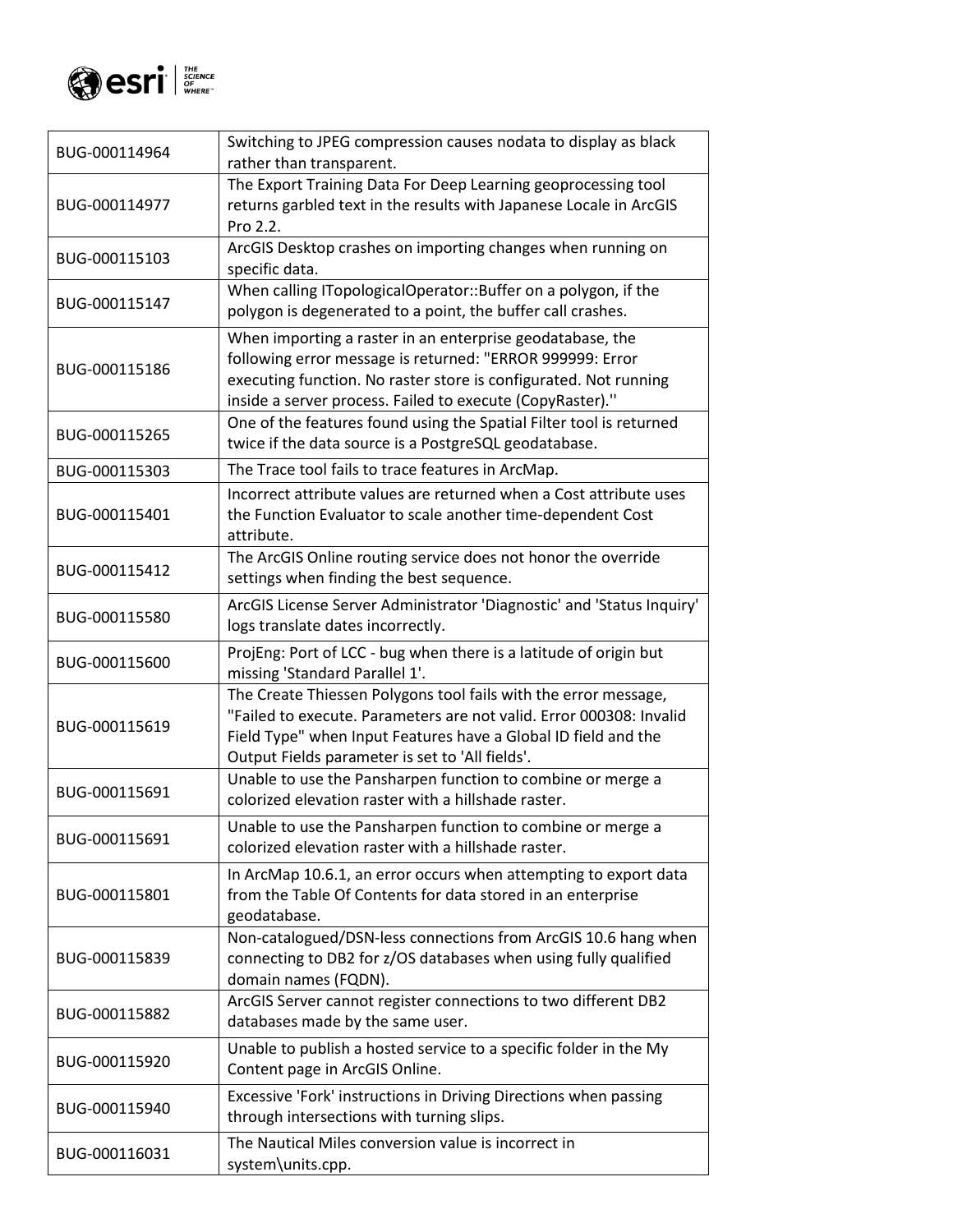

| BUG-000116047 | The Cost Path tool produces incorrect output when a 'Flow<br>Direction' raster is used as input for distance and backlink raster.                                                                                                       |
|---------------|-----------------------------------------------------------------------------------------------------------------------------------------------------------------------------------------------------------------------------------------|
| BUG-000116229 | The State Plane projection, NAD 1983 StatePlane Texas South<br>Central FIPS 4204 (US Feet) shows the wrong latitude of origin for<br>an ECW file.                                                                                       |
| BUG-000116267 | Adding a Local Government Information Model (LGIM) parcel fabric<br>to a map is slow.                                                                                                                                                   |
| BUG-000116589 | The Cost Path and Cost Path as Polyline tools with a 'Flow Direction'<br>input for backlink raster runs slow.                                                                                                                           |
| BUG-000116620 | A memory leak causes ArcMap to crash when updating callout lines<br>with the Update Annotation tool.                                                                                                                                    |
| BUG-000116644 | A web map containing several map services with a large extent and<br>high number of feature layers crashes ArcMap 10.6.1.                                                                                                               |
| BUG-000116730 | Fix SQL Server shapes' shell rotation, even when converting while<br>shape validation is off.                                                                                                                                           |
| BUG-000116811 | Attempting to read the spatial reference of an LAS file with<br>incorrect metadata information causes ArcGIS Pro and ArcGIS<br>Server to crash.                                                                                         |
| BUG-000116872 | Viewing the 'Collapse Related Features' rule properties<br>alters/influences other rules.                                                                                                                                               |
| BUG-000116909 | Rasters fail to load when the dataframe coordinate system is set to<br>GCS WGS 1984.                                                                                                                                                    |
| BUG-000116910 | Enterprise Orthomapping workflow may fail to compute color<br>correction for the underlying mosaic dataset because parallel<br>compute statistics for the raster items failed.                                                          |
| BUG-000116912 | When publishing a Web Coverage Service (WCS) to ArcGIS Server,<br>the coverage name is not correct in the response of a WCS v2.0.1<br>GetCapabilities request if the coverage name is not set to the<br>dataset's name when publishing. |
| BUG-000116915 | The 'Compute Histograms' and the 'Compute Statistics Histograms'<br>operations fail with raster rendering services.                                                                                                                     |
| BUG-000116916 | Using the Build Seamlines tool with the 'Disparity' computation<br>method for a mosaic dataset of scanned images produces incorrect<br>results.                                                                                         |
| BUG-000116917 | The Generate Raster tool using the classify function does not write<br>the attribute table if the output is CRF in the cloud store.                                                                                                     |
| BUG-000116939 | In ArcMap 10.6.1, the Find and Find Routes tools initialize slowly<br>and cause 'AppHang' exceptions in severe cases.                                                                                                                   |
| BUG-000117069 | The ST_Transform function fails with the error message, "ORA-<br>20002: Error converting spatial reference (SHAPE2)" when using the<br>custom spatial reference identifier (SRID) and geogtran well-known<br>identifier (WKID).         |
| BUG-000117127 | Printing a map from ArcMap using the ArcPress printer driver more<br>than twice in the same session fails with an unexpected error.                                                                                                     |
| BUG-000117173 | The Polygon to Raster geoprocessing tool fails to overwrite outputs<br>created in 'In_memory' workspace with ArcMap and ArcGIS Pro.                                                                                                     |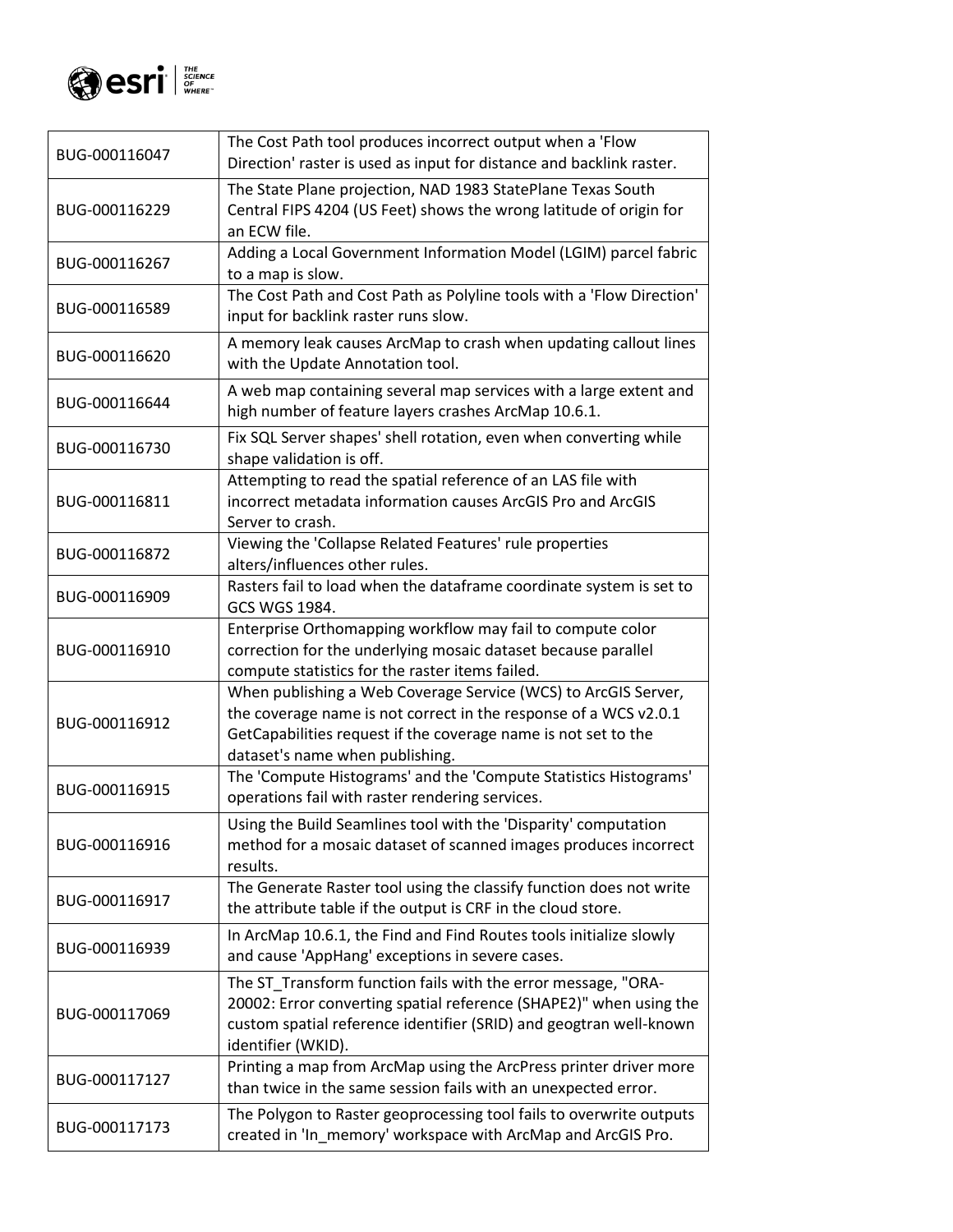

| BUG-000117194 | In some instances, creating a replica returns the following error<br>message: "Safety level may not be changed inside a transaction."                                                                                                                                                                                        |
|---------------|------------------------------------------------------------------------------------------------------------------------------------------------------------------------------------------------------------------------------------------------------------------------------------------------------------------------------|
| BUG-000117271 | ArcMap requests to GPServices that return large record sets does<br>not download the results if the path to the map document is long.                                                                                                                                                                                        |
| BUG-000117455 | The Pre-100AD date values in a database must not stop the display<br>of the other valid rows in the table.                                                                                                                                                                                                                   |
| BUG-000117600 | In some cases, route solver does not solve and returns an error<br>message when the U-Turn policy is set at 'Only At Dead Ends' and<br>the 'Reorder Stops To Find Optimal Route' option is enabled in the<br>Network Analysis extension in ArcMap 10.6.                                                                      |
| BUG-000117631 | Add support for TLS version 1.2 and 1.1.                                                                                                                                                                                                                                                                                     |
| BUG-000117766 | ProjEng: Factory object additions and changes for ArcGIS 10.7.                                                                                                                                                                                                                                                               |
| BUG-000117779 | The US Address - One Range address locator style returns no value<br>for Ref ID.                                                                                                                                                                                                                                             |
| BUG-000117827 | Setting ISpatialIndex.AllowIndexing alters the ITopologicalOperator<br>operations result.                                                                                                                                                                                                                                    |
| BUG-000118134 | Specific lines and curves overlapping causes the Trace tool to fail.                                                                                                                                                                                                                                                         |
| BUG-000118421 | If there are non-English characters in a connection string, the Copy<br>Raster tool returns the following error when importing a raster in<br>an enterprise geodatabase, "ERROR 999999: Error executing<br>function. No raster store is configured. Not running inside a server<br>process. Failed to execute (CopyRaster)." |
| BUG-000118803 | Unable to create a second geodatabase using the Database Server<br>instance (SQL Server Express) connection if the first geodatabase is<br>connected.                                                                                                                                                                        |
| BUG-000118939 | Importing Unicode data into a SAP HANA geodatabase fails with the<br>error, "Inserted value too large for column" if the VARCHAR data<br>type is used.                                                                                                                                                                       |
| BUG-000119229 | Update documentation strings (docstrings) to reflect the new<br>mxd.saveACopy() version constants.                                                                                                                                                                                                                           |
| BUG-000119323 | The Raster to Polygon tool with 'Create multipart features' enabled<br>locks the output for editing.                                                                                                                                                                                                                         |
| BUG-000119419 | Euclidean Direction using high resolution data produces incorrect<br>output.                                                                                                                                                                                                                                                 |
| BUG-000119421 | The Flow Distance tool produces 'NoData' for the majority of cells<br>when the input surface raster is not hydro conditioned.                                                                                                                                                                                                |
| BUG-000119422 | The Flow Distance tool in ArcMap's ModelBuilder does not display<br>the 'FlowDistanceType' parameter.                                                                                                                                                                                                                        |
| BUG-000119423 | The Watershed tool hangs when the processing extent is set to a<br>single cell catchment.                                                                                                                                                                                                                                    |
| BUG-000119424 | The Zonal Geometry as Table and Zonal Geometry tools generate<br>incorrect results when a field other than value is used. The logic for<br>calculating zonal geometry properties is not correct, and may cause<br>the software to crash.                                                                                     |
| BUG-000119485 | ArcGIS Desktop 10.2.1 and the TLS 1.2 patch causes the<br>environment to crash when attempting to open ArcMap or<br>ArcCatalog.                                                                                                                                                                                              |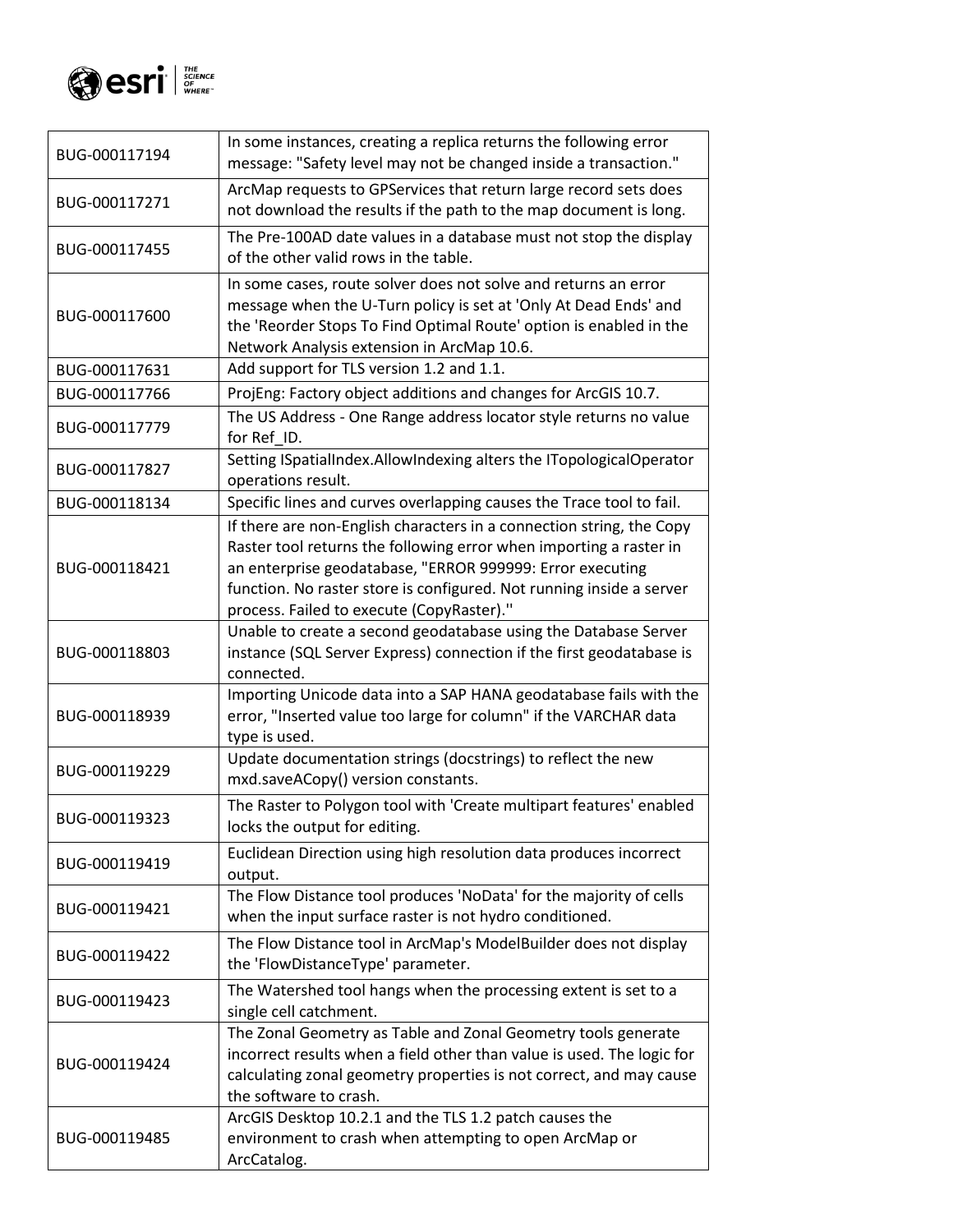

| BUG-000119493 | The Sink tool creates two unique values for sink regions that are<br>diagonally connected. This is incorrect as diagonally connected<br>sinks must be identified with a single unique value. |
|---------------|----------------------------------------------------------------------------------------------------------------------------------------------------------------------------------------------|
| BUG-000119534 | The Path Distance Allocation tool produces incorrect results when<br>the source characteristics are specified.                                                                               |
| BUG-000119759 | Improve the quality and performance of the Sample tool.                                                                                                                                      |
| BUG-000119760 | Improve the quality and performance of the Extract Values to<br>Points and Extract Multi Values to Points tools.                                                                             |
| BUG-000119993 | Extraction tools return outputs with the incorrect spatial reference<br>when an output coordinate system environment is set.                                                                 |
| ENH-000113705 | Provide the ability for the PostGIS extension to be installed in any<br>schema and not be limited to the Public schema.                                                                      |
| ENH-000116400 | Ability to generate the portal json from ArcGIS License Manager via<br>the command line without a GUL                                                                                        |
| ENH-000117992 | Document how to enable ArcGIS License Manager to be started<br>automatically on Red Hat Enterprise Linux server 7.x.                                                                         |
| NIM097763     | The abbreviation dictionary, used with the Maplex Labeling engine,<br>does not translate keyword phrases (multiword strings) consistently<br>when the phrases use repeated words.            |
| NIM099771     | Using the Import 3D Files tool with the 'Placement Points'<br>parameter to define a spatial reference places all models at 0,0<br>instead of on the points.                                  |

# <span id="page-6-0"></span>**ArcGIS Enterprise**

#### <span id="page-6-1"></span>**Analysis**

| BUG-000112515 | Analysis tools fail with the following error message when input<br>layers are from the Living Atlas: " <layer-name>" Expected to find<br/>comma, colon or start of array; state : endOfObject; buffer : }.</layer-name> |
|---------------|-------------------------------------------------------------------------------------------------------------------------------------------------------------------------------------------------------------------------|
| BUG-000116088 | The Find Nearest tool fails to run with the error message, "Find<br>Nearest Failed" when the ArcGIS Server hosting server is authorized<br>with a Standard (Enterprise) license.                                        |
| BUG-000119301 | The Join Features analysis tool fails in the ArcGIS Enterprise portal<br>when run between a GlobalID and GUID field, which contains<br>identical values using hosted feature layers.                                    |
| BUG-000120683 | The Esri World Batch Geocoder no longer needs to be shared with<br>Everyone to work in the "Geocode Locations from Table"<br>MapViewer analysis tool.                                                                   |
| BUG-000120813 | When using the draw polygon option in standard analysis tools,<br>after drawing a second polygon, the button does not toggle off.                                                                                       |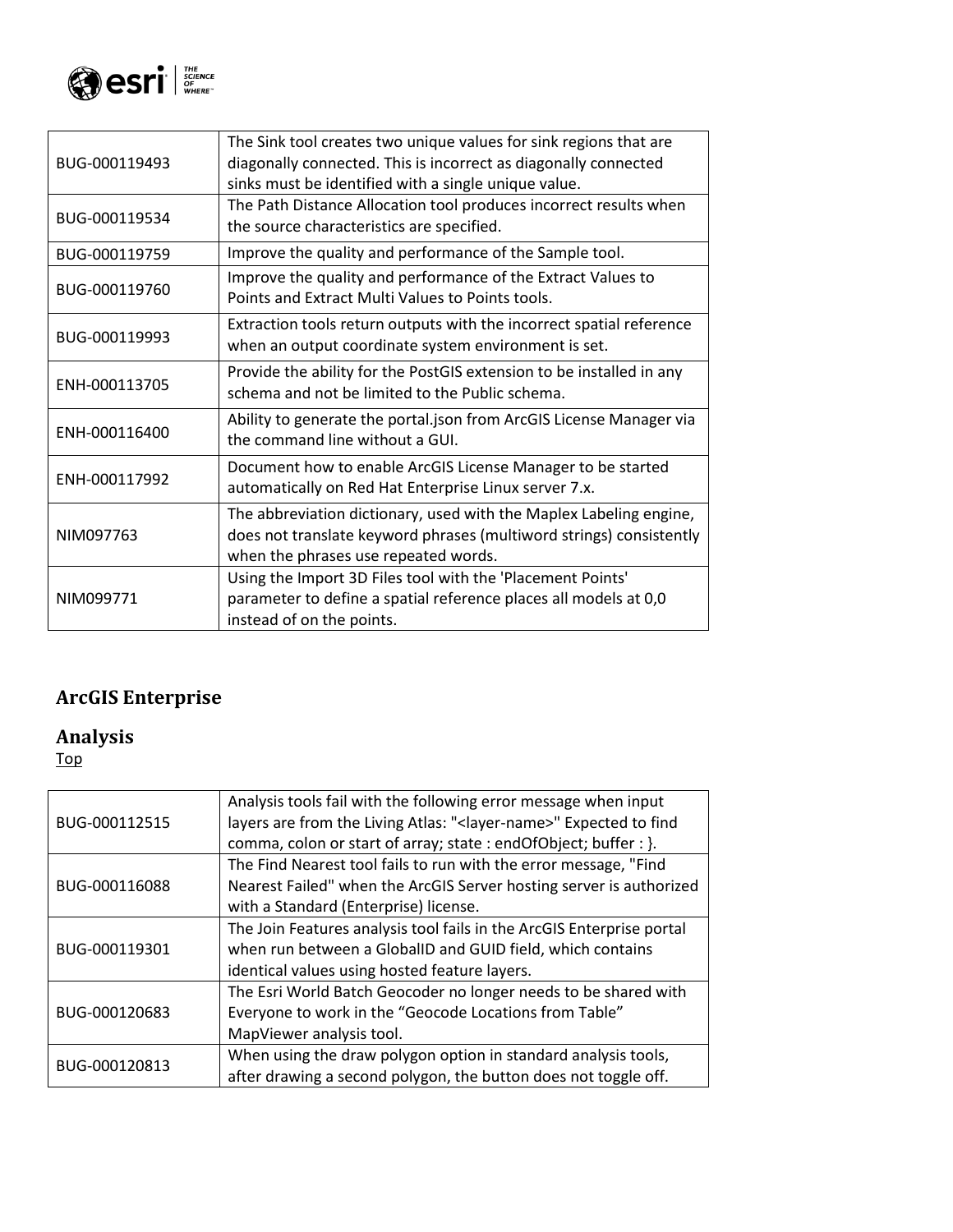

### <span id="page-7-0"></span>**ArcGIS Data Store**

[Top](#page-0-0)

| BUG-000114229 | BUG-000114229 The message "There is a database backup process           |
|---------------|-------------------------------------------------------------------------|
|               | running" is returned when running the ArcGIS Data Store                 |
|               | configurebackuplocation utility.                                        |
| BUG-000115617 | BUG-000115617 Spatiotemporal Data Store Retention Policies are          |
|               | not honored on Linux environments.                                      |
|               | BUG-000116290 Upgrade is resetting the                                  |
|               | ProductConfiguration.xml, which prevents ArcGIS Data Store from         |
| BUG-000116290 | setting required permissions on certain directories after upgrade       |
|               | completes.                                                              |
|               | BUG-000116403 On Linux environments, the spatiotemporal data            |
|               | store is not honoring the rolling-index strategy for shrinking indices. |
| BUG-000116403 | Indices are always shrunk on a DAILY basis regardless of their          |
|               | rolling-strategy.                                                       |
| BUG-000117309 | BUG-000117309 Unable to configure a standby machine for a               |
|               | relational ArcGIS Data Store after a large number of hosted feature     |
|               | services are published.                                                 |
|               | BUG-000117892 ArcGIS Data Store has a remote code execution             |
| BUG-000117892 | vulnerability in the tile cache data store.                             |

# <span id="page-7-1"></span>**ArcGIS Enterprise Sites**

| BUG-000115994 | In Portal for ArcGIS 10.6.1, users cannot log-in to private sites on |
|---------------|----------------------------------------------------------------------|
|               | Internet Explorer 11.                                                |
| BUG-000115995 | Internationalization is not functional on dataset page in ArcGIS     |
|               | Sites.                                                               |
| BUG-000115996 | Unable to chart data that is not anonymously shared.                 |
|               | Using the relative navigation to pages (per the documentation)       |
| BUG-000115997 | results in broken links.                                             |
|               | Missing CSS resource on JavaScript API pop-up messages for logins    |
| BUG-000115998 | using sites in Portal for ArcGIS.                                    |
| BUG-000115999 | Race condition for private web maps sometimes causes a ArcGIS        |
|               | API for JavaScript popup for credentials despite having a cookie.    |
|               | Remove reference to Open Data from ArcGIS sites in Portal for        |
| BUG-000116001 | ArcGIS.                                                              |
| BUG-000116042 | Unable to login to sites administrator over HTTP.                    |
|               | Items that are not shared with the selected group also appear while  |
| BUG-000116244 | configuring Category Card using a group within ArcGIS Enterprise     |
|               | Sites.                                                               |
|               | For ArcGIS Enterprise Sites, when you attempt to access a secured    |
| BUG-000116386 | site and are prompted to sign in, clicking the sign in button does   |
|               | nothing if the Portal is configured with anonymous access disabled.  |
| BUG-000116641 | Search does not work on page items within ArcGIS Enterprise Sites.   |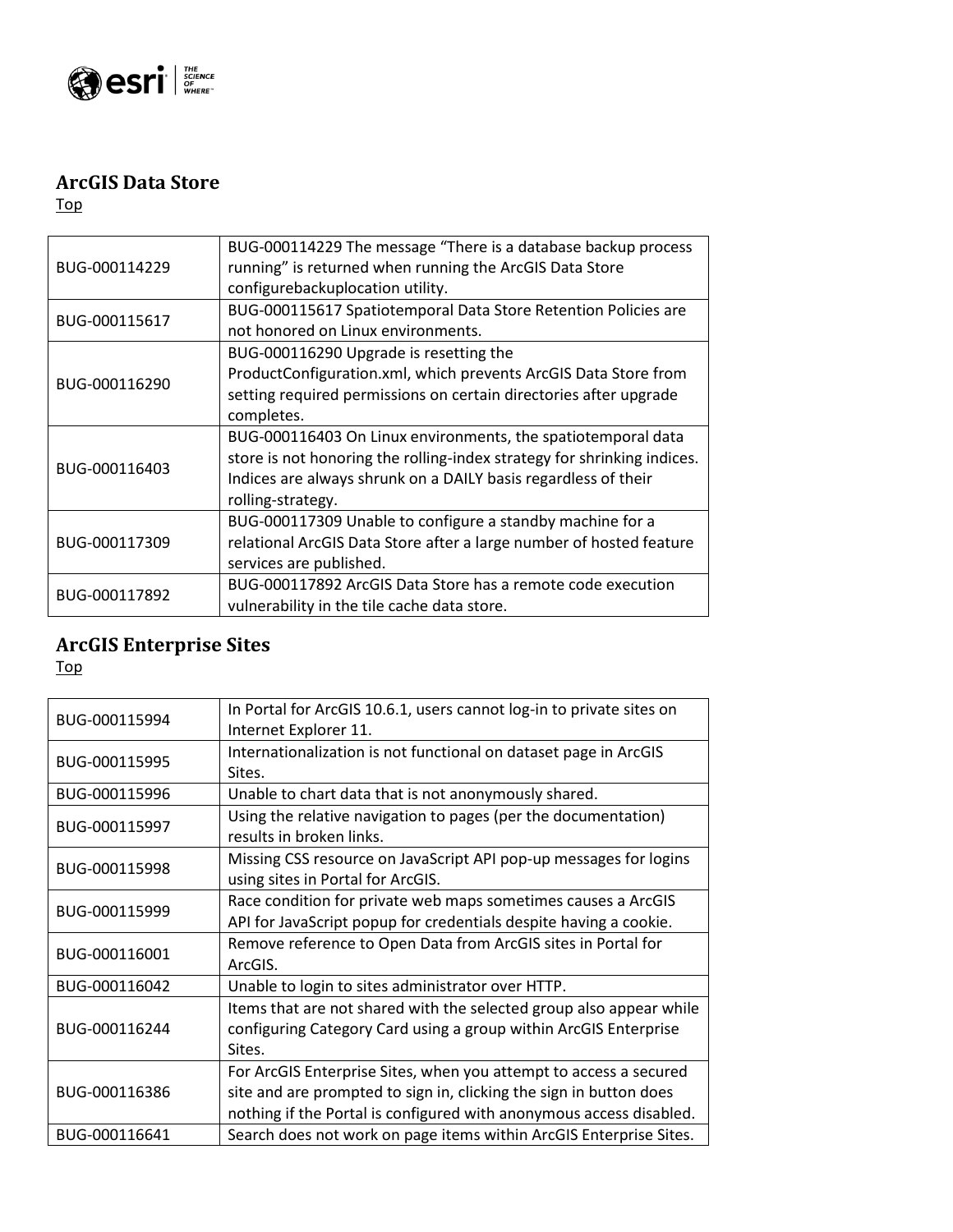

| BUG-000118052 | The thumbnail for items added via Gallery card fails to load when<br>the ArcGIS Enterprise Site is shared with everyone.                                                  |
|---------------|---------------------------------------------------------------------------------------------------------------------------------------------------------------------------|
| BUG-000118214 | The Category Link widget in ArcGIS Enterprise Sites does not show<br>the correct URL when query by selected group.                                                        |
| BUG-000118281 | Create webmap' and 'View metadata' generates incorrect URLs<br>when accessed anonymously in an ArcGIS Enterprise Site.                                                    |
| BUG-000118385 | Editing a site's item details "Term of Use" section after the site has<br>been created does not update the "Custom License" section within<br>the ArcGIS Enterprise site. |
| BUG-000118401 | Unable to download a PDF from an ArcGIS Enterprise Site with the<br>Download button.                                                                                      |
| BUG-000118641 | Tag query configured for Category cards fails to return exact<br>matches in ArcGIS Enterprise Sites.                                                                      |
| BUG-000119180 | Anonymously accessing an ArcGIS Enterprise Site displays default<br>thumbnails for publicly shared items.                                                                 |

#### <span id="page-8-0"></span>**ArcGIS Web AppBuilder**

| BUG-000103174 | The Analysis widget in ArcGIS Online Web AppBuilder for ArcGIS      |
|---------------|---------------------------------------------------------------------|
|               | hangs upon selection if an annotation layer is included in the map. |
| BUG-000107322 | "Smart Editor Widget" feature select fails to switch between layers |
|               | after loading/using the "Situatiol Awareness" widget.               |
| BUG-000107653 | In the Search widget of Web AppBuilder (Portal), setting the scale  |
|               | parameter is not honored in the resulting search extent.            |
|               | Unique values dialog box fails to populate in the Web AppBuilder    |
| BUG-000110700 | Filter widget for a large ArcGIS Server feature service.            |
|               | Pop-ups display when switching between the Draw, Measurement,       |
| BUG-000111424 | and Coordinate widgets.                                             |
|               | Web AppBuilder Coordinate Widget gives incorrect results with       |
| BUG-000111897 | 'some specific coordinates' when the default WGS84 is removed.      |
|               | The name of a layer in the Layer List widget and created from the   |
| BUG-000113047 | Analysis widget is duplicated.                                      |
|               | When editing multiple features at once with the Smart Editor        |
| BUG-000113422 | widget, the updates are not saved.                                  |
|               | The Query widget does not export the time values to a CSV file in   |
| BUG-000114035 | the Web AppBuilder for ArcGIS application in Portal for ArcGIS.     |
|               | The 'Move mouse to get coordinates' statement must not display at   |
| BUG-000115029 | the bottom left corner of the Web AppBuilder for ArcGIS             |
|               | application in mobile devices.                                      |
|               | The legend in the Infographic widget in the dashboard theme in      |
|               | Web AppBuilder for ArcGIS in Portal for ArcGIS 10.6 does not use    |
| BUG-000116044 | the field aliases configured in the web map if using the column     |
|               | chart template.                                                     |
|               | The Attribute Table widget selections are not consistently honored  |
| BUG-000116734 | by the Edit widget.                                                 |
|               | The Info Summary widget does not update with consecutive            |
| BUG-000117053 | updates to the Group Filter parameter when the 'show all features'  |
|               | option is enabled.                                                  |
|               |                                                                     |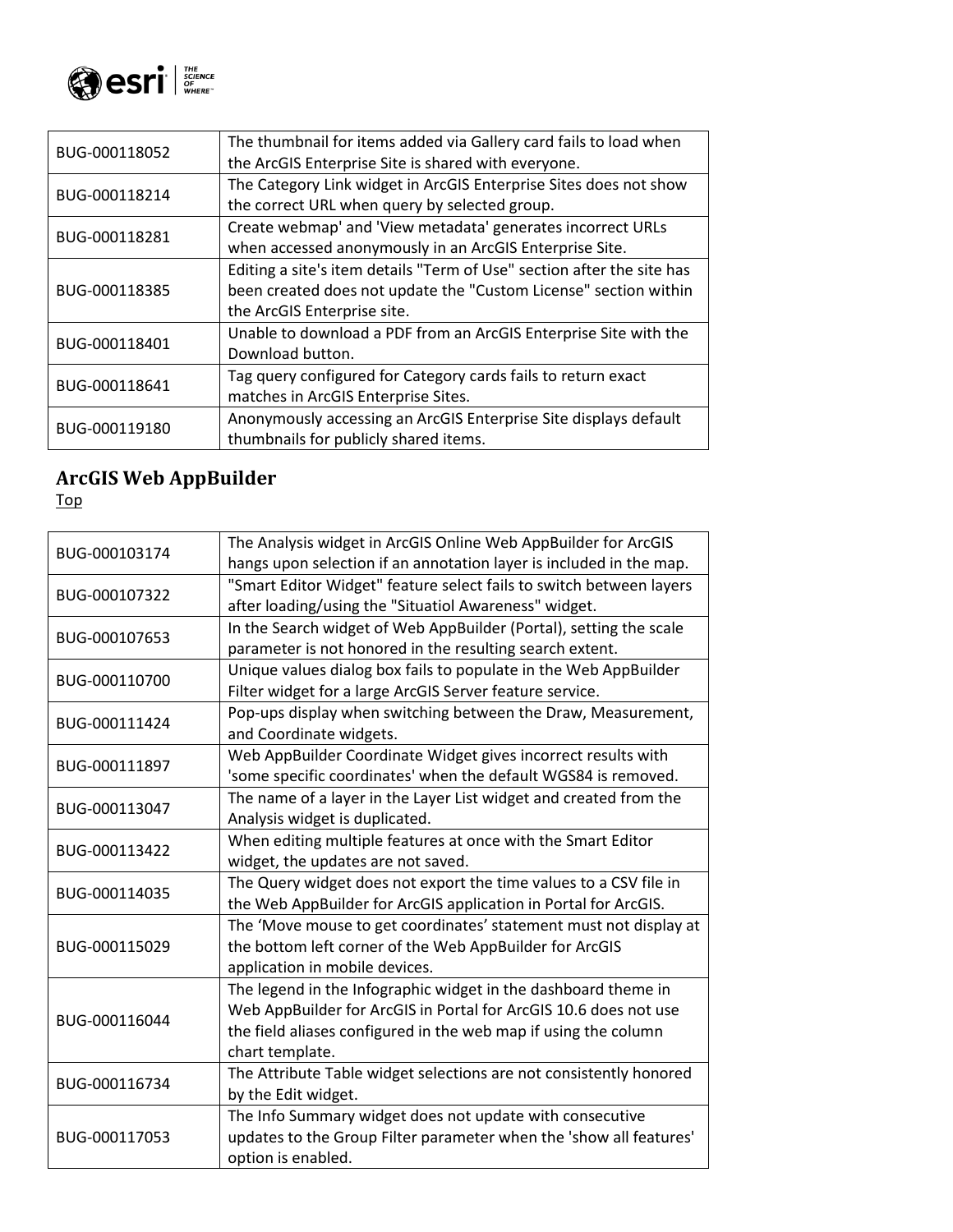

| ENH-000099082 | Allow the Time Slider widget to update start-time and end-time<br>based on user's current local time.                                                                                                                                        |
|---------------|----------------------------------------------------------------------------------------------------------------------------------------------------------------------------------------------------------------------------------------------|
| ENH-000102309 | Add Live Data options to Web AppBuilder Time Slider widget.                                                                                                                                                                                  |
| ENH-000112267 | Enhance the Filter widget in WebAppBuilder such that a user can<br>search for a common word that is contained in a unique values list<br>and filter for all results simultaneously from each unique value that<br>includes that common word. |
| ENH-000113401 | Allow infographic widgets in Web AppBuilder Dashboard theme to<br>show statistics of all filters that are turned on and not only one at a<br>time.                                                                                           |

## <span id="page-9-0"></span>**Disaster Recovery**

[Top](#page-0-0)

| BUG-000106694 | The webgisdr utility fails to run when the PORTAL ADMIN URL or<br>the services URL of any federated server is configured with<br>Windows Authentication.                                                         |
|---------------|------------------------------------------------------------------------------------------------------------------------------------------------------------------------------------------------------------------|
| BUG-000112342 | A webgisdr incremental restore fails when the spatiotemporal<br>ArcGIS Data Store is registered to the hosting server.                                                                                           |
| BUG-000115304 | BUG-000115304 In multiple ArcGIS Server machine sites, the<br>ImportSite operation modifies the server machine property options<br>pertaining to HTTPS on machines other than the one running the<br>Importsite. |
| BUG-000116019 | BUG-000116019 Typo in the word "DESCRIPTION" in the webgisdr<br>utility usage.                                                                                                                                   |
| BUG-000117633 | BUG-000117633 In 10.6.1 and prior, the message bus platform<br>service may not be initialized correctly in all environments                                                                                      |
| BUG-000120684 | The webgisdr tool fails to join the standby portal during a restore if<br>the primary machine's hostname starts with "arcgis".                                                                                   |

### <span id="page-9-1"></span>**Distributed Collaboration**

| BUG-000114059 | When a Web Map containing a Feature layer is shared to a              |
|---------------|-----------------------------------------------------------------------|
|               | Collaboration Group set to "send as copy" the feature layer will fail |
|               | to copy over successfully.                                            |
|               | A 10.5.1 Portal for ArcGIS Organization acting as a guest in a        |
|               | collaboration fails to reference hosted feature layers created from   |
| BUG-000115648 | an xlsx file originating from a host 10.6 Portal for ArcGIS           |
|               | organization.                                                         |
|               | When performing collaboration by reference with very large            |
| BUG-000116791 | datasets, size limitations on disk are encountered due to the large   |
|               | source data files that are copied over.                               |
|               | Synchronizing workspace fails in a collaboration when the content     |
| BUG-000117926 | directory is on a cloud store for the guest Enterprise portal.        |
| ENH-000086704 | Provide the ability to share hosted feature service views with a      |
|               | collaboration.                                                        |
|               | Allow Insights for ArcGIS content to participate in Portal-to-Portal  |
| ENH-000113841 | and Portal-to-ArcGIS Online Collaboration,                            |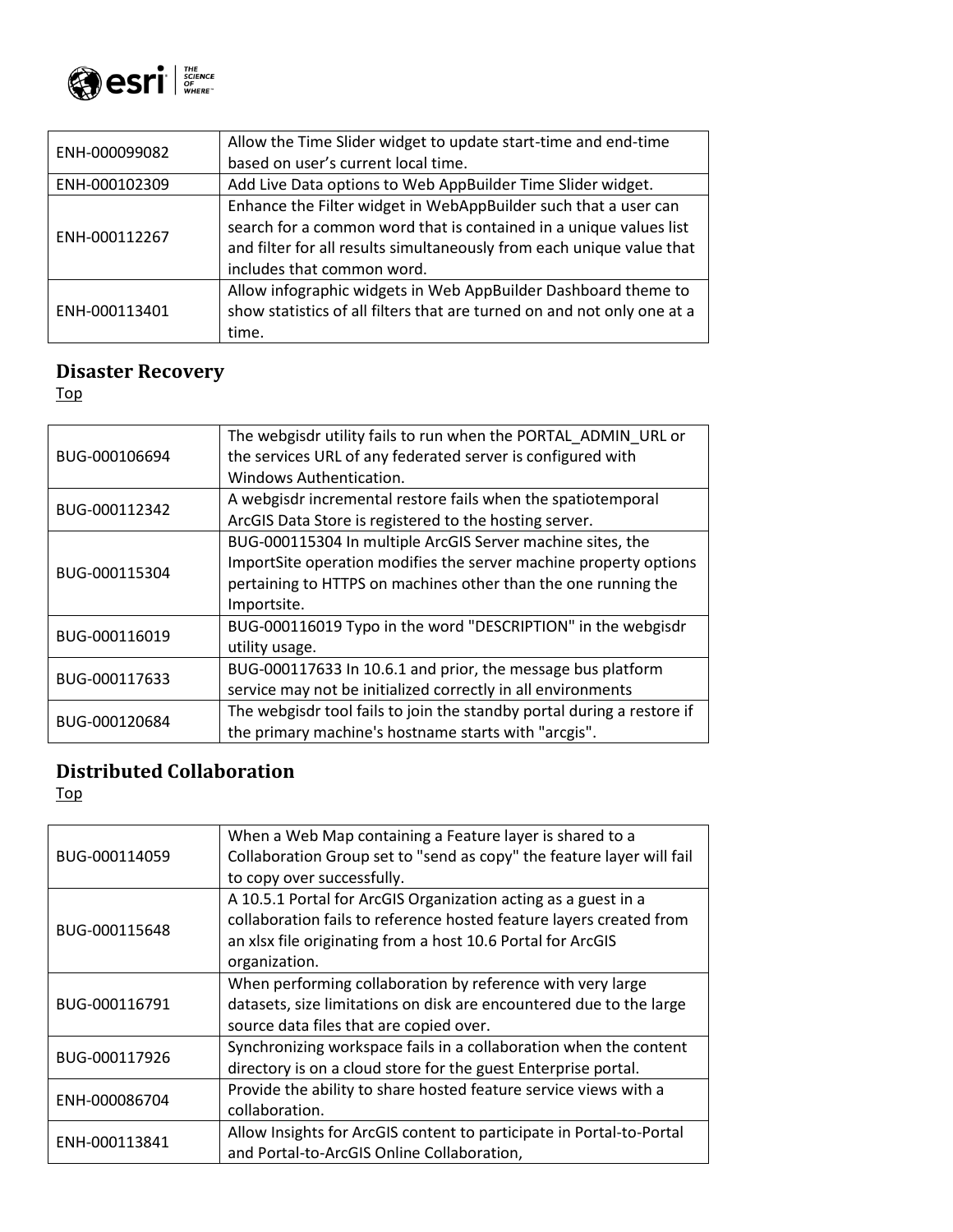

### <span id="page-10-0"></span>**Documentation**

#### [Top](#page-0-0)

| BUG-000093327 | State in documentation that you cannot add a directory in ArcGIS     |
|---------------|----------------------------------------------------------------------|
|               | Server Manager if the identifying name of the directory matches      |
|               | the actual directory path.                                           |
| BUG-000107465 | When building an AWS CloudFormation environment, the                 |
|               | enterprise geodatabase credentials are not configured according to   |
|               | the documentation.                                                   |
| BUG-000115748 | Indicate in ArcGIS Server documentation that deleting a service      |
|               | from Portal also deletes the service from Server (10.6.1 and later). |

## <span id="page-10-1"></span>**Enterprise Geodatabase**

| BUG-000108065 | True curves of feature class are densified into linear segments in<br>the spatial view created.                                                                                                                            |
|---------------|----------------------------------------------------------------------------------------------------------------------------------------------------------------------------------------------------------------------------|
| BUG-000110487 | Windows Groups receive Layer is not editable                                                                                                                                                                               |
| BUG-000110574 | Error "Column value is null" is encountered while accessing the<br>locks information in geodatabase administration window.                                                                                                 |
| BUG-000110679 | Connecting to an Oracle enterprise geodatabase advances the<br>sequence used to generate table REGISTRATION_ID.                                                                                                            |
| BUG-000112171 | Error 'ERROR 000152: This user-schema geodatabase contains<br>registered data. Empty it before try to delete again.' when deleting<br>a user-schema geodatabase using the Delete Schema Geodatabase<br>geoprocessing tool. |
| BUG-000112976 | Unable to define the layer extent when registering a spatial table<br>with the geodatabase.                                                                                                                                |
| BUG-000113289 | The ST intersects query runs much slower when querying a<br>geodatabase in Oracle after upgrading to a newer version.                                                                                                      |
| BUG-000113535 | ArcGIS Desktop displays an incorrect record count in the attribute<br>table of a point feature class within a SAP HANA database.                                                                                           |
| BUG-000113696 | Running ST_AsBinary on a Polygon with Specific Conditions Results<br>in Lost Connection to PostgreSQL Database Using ST_Geometry.so<br>Library                                                                             |
| BUG-000113707 | ICursor.InsertRow method randomly inserts values in table when<br>text field length is greater than 999 in Oracle 12g geodatabase.                                                                                         |
| BUG-000113886 | ST Transform Fails When Run Using a Specific Set of SRID's Over<br><b>Curves Containing Kinks or Almost Self Intersecting</b>                                                                                              |
| BUG-000114001 | NVA queries with a where clause containing." and without a spatial<br>column can hang"                                                                                                                                     |
| BUG-000114282 | FME Geopackage (.gpkg) line features are not visible if the feature<br>layer is directly added to ArcMap.                                                                                                                  |
| BUG-000114806 | In the ArcGIS Server REST API, the Create Replica is slowed when<br>the service uses CH1903+ LV95 (2056).                                                                                                                  |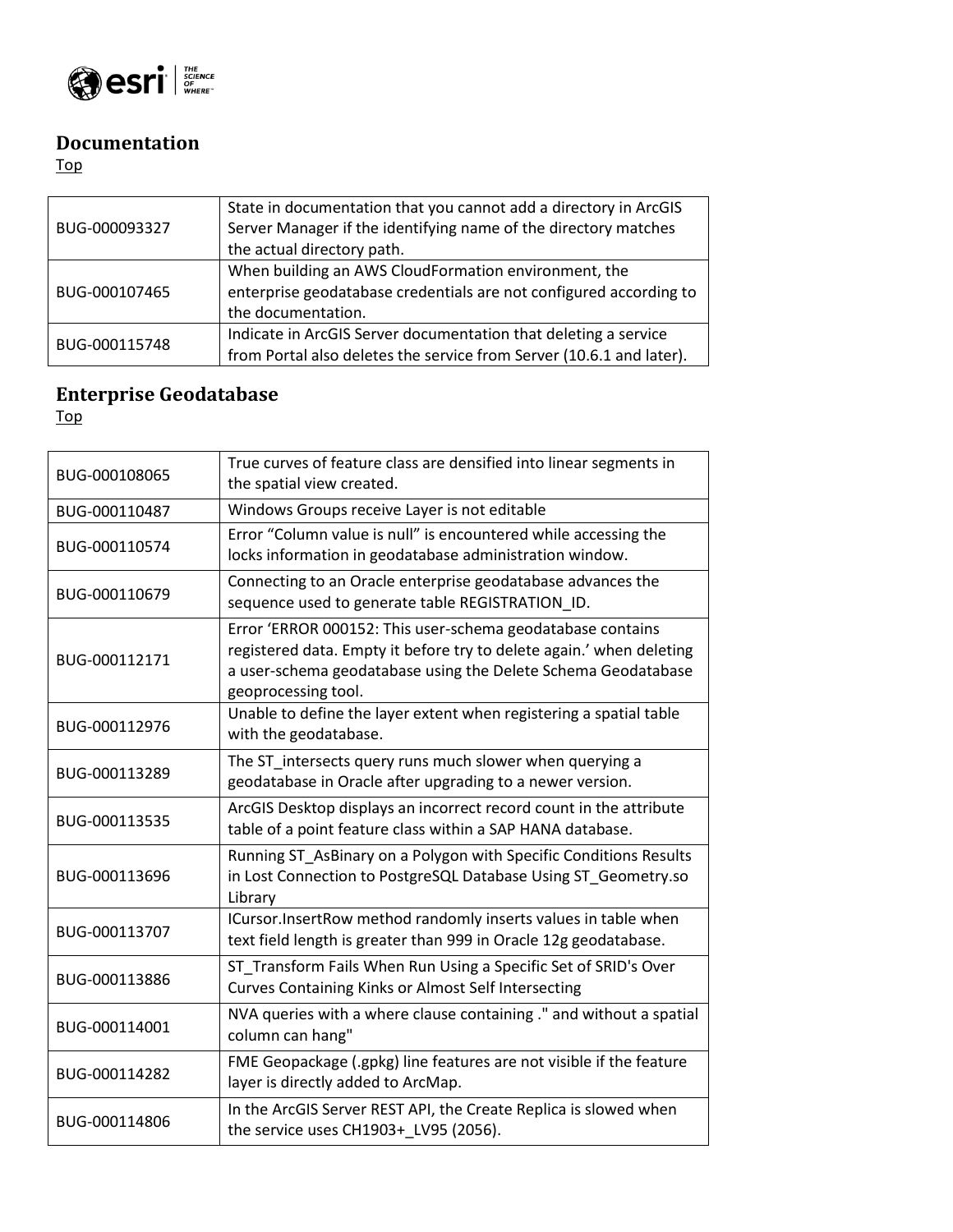

| BUG-000115047 | Slow performance while drawing layers from SQLite database<br>compared to File Geodatabase data.                                                                                                                                          |
|---------------|-------------------------------------------------------------------------------------------------------------------------------------------------------------------------------------------------------------------------------------------|
| BUG-000115079 | Is_Versioned function filter logic fails to ensure unique record<br>returns which results in ERROR: negative substring length not<br>allowed" return when querying gdb_items.definition column in<br>PostgreSQL."                         |
| BUG-000115265 | spatial query: one of the features found using the spatial filter is<br>returned twice with PostgreSQL geodatabase                                                                                                                        |
| BUG-000115420 | The following error message, "Failed to connect. ORA-00933: SQL<br>command not properly ended" is returned when a user with<br>CREATE SESSION privilege attempts to make a connection from<br>ArcGIS Pro or ArcMap to an Oracle database. |
| BUG-000115839 | Non-cataloged / DSN-Less connections from ArcGIS 10.6 hang when<br>connecting to DB2 for z/OS databases when using fully qualified<br>domain names.                                                                                       |
| BUG-000115882 | ArcGIS Server cannot register connections to two different DB2<br>databases made by the same user                                                                                                                                         |
| BUG-000115897 | Polygon and Line Feature Classes imported into PostgreSQL 10.3+<br>using the Feature Class to Feature Class tool fail to draw and throw<br>'Failure to access the DBMS server' error                                                      |
| BUG-000116603 | Truncate Table GP tool crashes ArcCatalog when fully qualified<br>sequence length exceeds 29                                                                                                                                              |
| BUG-000116730 | Fix SQL Server shapes' shell rotation even when converting with<br>shape validation off                                                                                                                                                   |
| BUG-000117069 | The ST_Transform function fails with the error message, "ORA-<br>20002: Error converting spatial reference (SHAPE2)" when using the<br>custom spatial reference identifier (SRID) and geogtran well-known<br>identifier (WKID).           |
| BUG-000117148 | Create Enterprise Geodatabase tool allows a user to create a<br>geodatabase in the default 'postgres' database, but a direct<br>connect doesn't work with the 'postgres' database.                                                        |
| BUG-000117721 | High rate of edit operations and reconciles generates lock<br>contention on the sde.states table in the version_util procedure<br>new edit state                                                                                          |
| BUG-000118159 | "ERROR 001050 Either registered with geodatabase already or<br>cannot open the dataset" with sdo_gtype "4402" spatial table while<br>registering it with geodatabase.                                                                     |
| BUG-000118939 | Importing Unicode data into SAP HANA geodatabase fails with<br>inserted value too large column" due to varchar data type being<br>used"                                                                                                   |
| ENH-000113705 | Provide the ability for the PostGIS extension to be installed in any<br>schema and not be limited to the Public schema.                                                                                                                   |
| ENH-000117943 | Enable ArcGIS clients connecting to the Oracle 18c release                                                                                                                                                                                |
| ENH-000120132 | Support Azure SQL Database Managed Instance                                                                                                                                                                                               |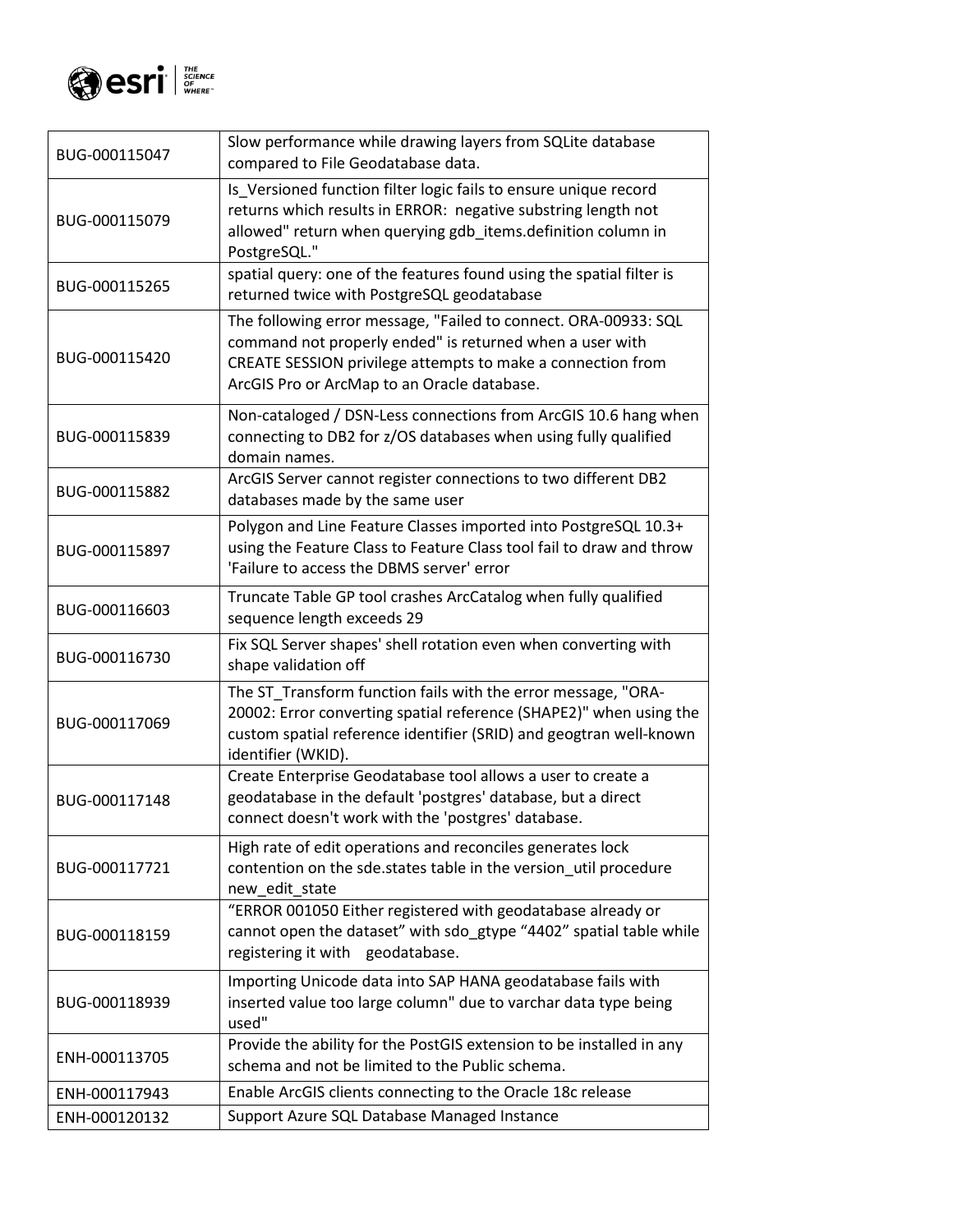

| NIM054334 | Provide a warning message when deleting SE ANNO CAD DATA<br>column for CAD data in Oracle Geodatabase |
|-----------|-------------------------------------------------------------------------------------------------------|
| NIM095718 | Renaming a feature class does not update the g table name in the<br>geometry columns table.           |

### <span id="page-12-0"></span>**Feature Services**

[Top](#page-0-0)

| BUG-000105679 | The ValidateSQL operation always returns the value 'true' when the<br>data refers to the spatiotemporal data store for the hosted feature<br>service.                                      |
|---------------|--------------------------------------------------------------------------------------------------------------------------------------------------------------------------------------------|
| BUG-000113654 | Publishing a feature service to a Spatiotemporal Data Store<br>converts boolean fields to string fields of length 0.                                                                       |
| BUG-000113840 | Publishing hosted feature layers in Portal for ArcGIS fails if the<br>ArcGIS Data Store resides on a machine with the hostname<br>containing two consecutive dashes ("--").                |
| BUG-000116056 | Exporting from a hosted feature layer item details page to a file<br>geodatabase fails in ArcGIS Enterprise 10.6.1.                                                                        |
| BUG-000116237 | Specific feature class published with a layer definition query as a<br>hosted feature service to ArcGIS Enterprise 10.6.1 returns incorrect<br>results for spatial envelope query at REST. |
| BUG-000116972 | Set the "supportsAttachmentsByUploadId" = false by default if add<br>attachment using the uploadID parameter is not supported.                                                             |
| BUG-000120681 | Querying using return distinct values and return count fails for<br>query layers.                                                                                                          |
| BUG-000120732 | ReturnServiceEdits response does not return deletes, even though<br>the delete was reported successful.                                                                                    |
| BUG-000120733 | Vertical coordinate system (VCS) transformation not being applied<br>correctly through the feature service.                                                                                |
| BUG-000120734 | Inserted features from a previous sync moved out of the replica<br>extent are not included in the next sync as an update.                                                                  |
| BUG-000120735 | Replica resource will error when edits to attachments are<br>performed before a replica is created.                                                                                        |
| BUG-000120736 | Multipatch services published from ArcMap to standalone ArcGIS<br>Server do not display in ArcGIS Pro.                                                                                     |
| ENH-000107671 | Add an option to the deleteFeatures operation on the REST<br>endpoint for ArcGIS Server to toggle whether objectIDs of deleted<br>features are returned to the client.                     |

# <span id="page-12-1"></span>**GeoAnalytics**

| BUG-000115868 | GeoAnalytics Tools do not respect time zones formatted at the<br>dataset level for big data file shares.                                   |
|---------------|--------------------------------------------------------------------------------------------------------------------------------------------|
| BUG-000116246 | The option to choose a GeoAnalytics Server is available when there<br>is no Hosting Server (ArcGIS Data Store) configured with the server. |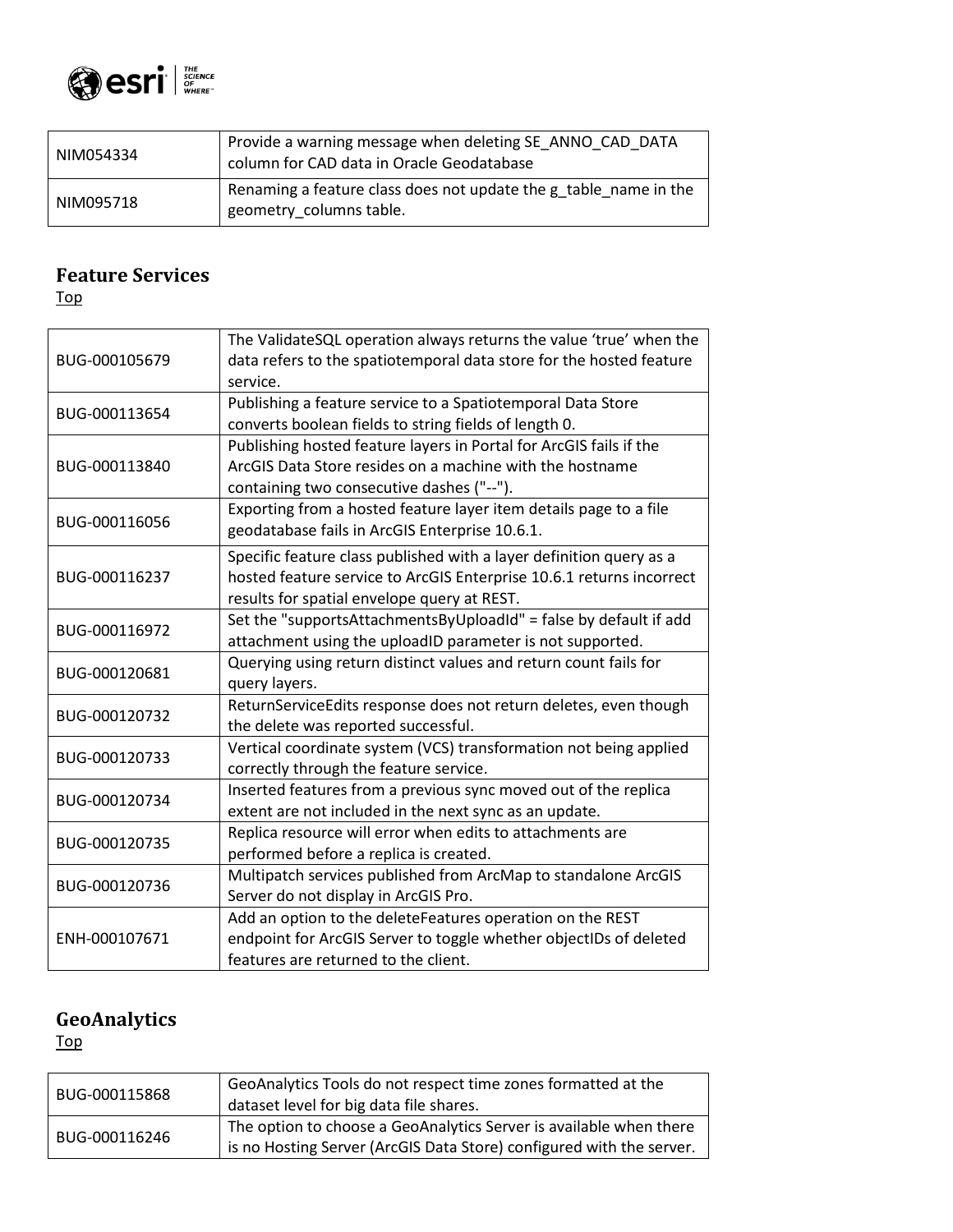

| Temporal filters created from tool parameters in Portal for ArcGIS<br>Map Viewer are incorrectly formatted and cause tool failures. |
|-------------------------------------------------------------------------------------------------------------------------------------|
| Generating a manifest for the NYC taxi dataset in the tutorial                                                                      |
| doesn't return any datasets.                                                                                                        |
| "Minimum number of points to be considered a cluster" parameter                                                                     |
| of Find Point Clusters is not honored in GeoAnalytics Tools.                                                                        |
| Long string fields representing geometry or time in big data file                                                                   |
| shares cause failures writing to ArcGIS Data Store.                                                                                 |
| Provide the functionality of the 'Clip' tool in GeoAnalytics Server.                                                                |
| Provide clarification of 'Username' parameter of Register HDFS                                                                      |
| (Hadoop Distributed File System) as a big data file share in Server                                                                 |
| Manager.                                                                                                                            |
| Support all geometry relationships for the intersect method in                                                                      |
| Overlay Layers through REST.                                                                                                        |
| Add support for Union in Overlay Layers through REST.                                                                               |
|                                                                                                                                     |

#### <span id="page-13-0"></span>**Geoprocessing Services**

[Top](#page-0-0)

| BUG-000104843 | Geoprocessing services fail to publish or restart if the 'View results<br>with a map service' option is checked and the data source is a<br>registered enterprise geodatabase. |
|---------------|--------------------------------------------------------------------------------------------------------------------------------------------------------------------------------|
| BUG-000114882 | There is a noticeable performance bottleneck associated with<br>returning very large output result sets from geoprocessing services.                                           |

### <span id="page-13-1"></span>**GIS Server**

| BUG-000104306 | When viewing data published from a federated ArcGIS Server in a<br>Portal for ArcGIS 10.5 web map, the federated ArcGIS Server logs<br>report the following severe-level messages even though the data is<br>viewable and editable on the map: "Failed to return the service<br>configuration 'Service_name.MapServer'." |
|---------------|--------------------------------------------------------------------------------------------------------------------------------------------------------------------------------------------------------------------------------------------------------------------------------------------------------------------------|
| BUG-000112070 | During publishing, layers within each geometry must be sorted<br>alphabetically.                                                                                                                                                                                                                                         |
| BUG-000113625 | Broken API Reference link in REST Services Directory when ArcGIS<br>Server is configured to HTTPS Only.                                                                                                                                                                                                                  |
| BUG-000113688 | Portal for ArcGIS 10.6 fails to set the ArcGIS Raster Analytics Server<br>and returns the error 'Error while processing request. Internal<br>error. JSON response not set.', if the Hosting Server HTTP security<br>protocol has been updated to HTTPS Only.                                                             |
| BUG-000117453 | Editing an ArcGIS Server System Service's settings in ArcGIS Server<br>Manager incorrectly adds an item for this service in Portal and upon<br>deletion of this portal item, renders the service unusable.                                                                                                               |
| BUG-000119425 | The 'SummarizeRasterWithin' and 'ConvertRasterToFeature' tasks<br>in ArcGIS Image Server crashes when trying to directly read an<br>input image service collocated on a cloud raster store.                                                                                                                              |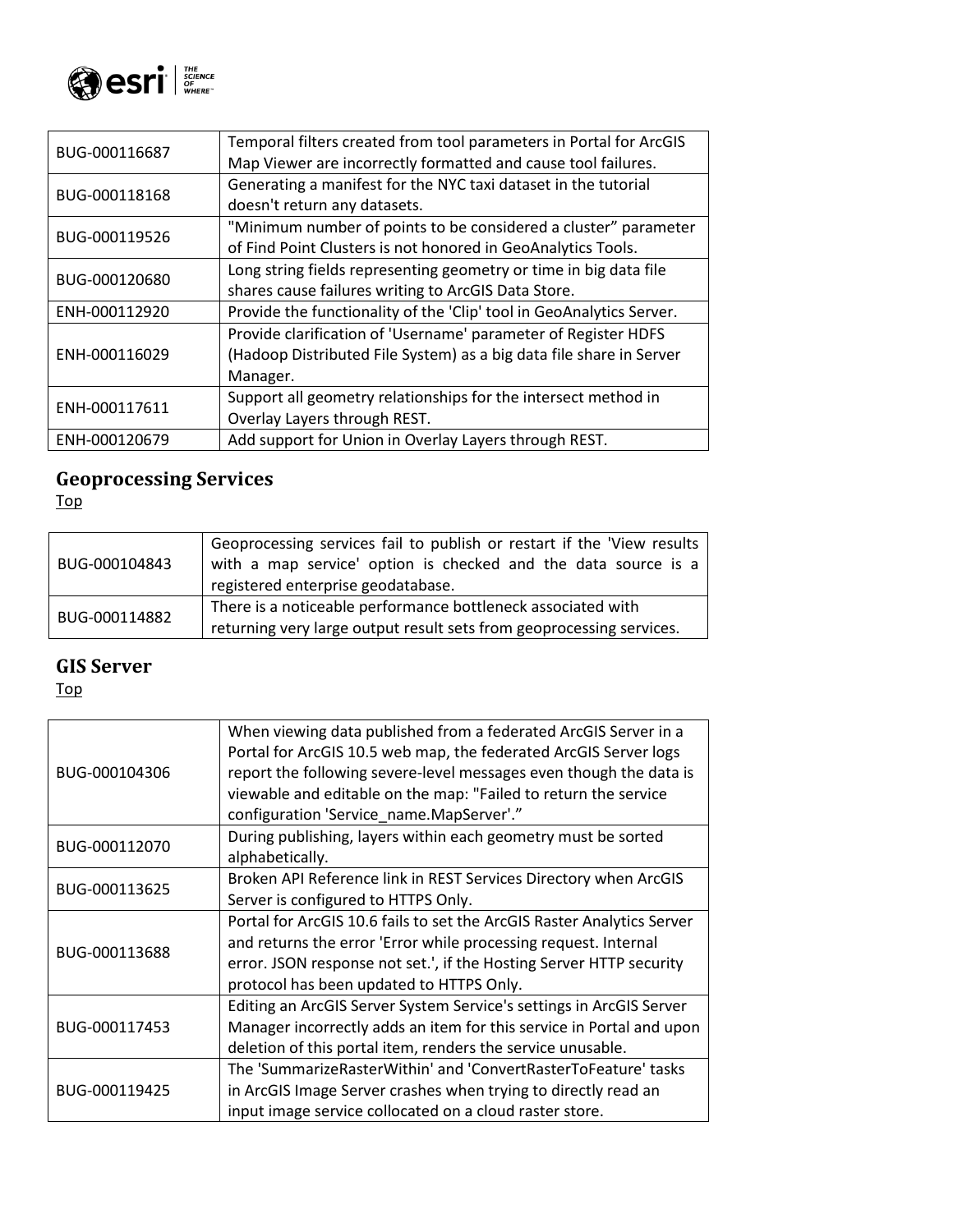

| ENH-000120740 | Enable administrators to flag ArcGIS Server machines that are       |
|---------------|---------------------------------------------------------------------|
|               | undergoing planned maintenance in order to allow load balancers     |
|               | to not send service requests to the machine for the duration of the |
|               | maintenance.                                                        |
|               | Add "Duration of Job" to the results for geoprocessing job queries  |
| ENH-000120741 | in ArcGIS Server Administrator Directory and ArcGIS Server          |
|               | Manager.                                                            |
|               | Prevent publishers from viewing or updating geoprocessing jobs in   |
| ENH-000120742 | ArcGIS Server Administrator Directory and ArcGIS Server Manager.    |
|               | Improve the performance of administrative and publishing            |
| ENH-000120749 | operations in a multi-machine ArcGIS Server Site when some ArcGIS   |
|               | Server machines are down/unreachable.                               |
| ENH-000120750 | Enable the SOC Heap Size to be configurable for individual services |
|               | on ArcGIS Server.                                                   |
|               | Allow users to track all log entries pertaining to any request in   |
| ENH-000120778 | ArcGIS Server.                                                      |

# <span id="page-14-0"></span>**Home Application**

| BUG-000091680 | Enterprise group membership detail display is inconsistent.            |
|---------------|------------------------------------------------------------------------|
| BUG-000097243 | When a user logs in using a SAML enterprise account, the users first   |
|               | name and last name are not properly saved.                             |
| BUG-000106466 | Provide the option to open items in ArcGIS Pro.                        |
|               | Related records fail to display from a web map's pop-up if a map       |
| BUG-000107116 | service has "Allow assignment of unique numeric IDs for map            |
|               | service publishing" enabled.                                           |
|               | In Portal for ArcGIS, when using SAML-based authentication             |
| BUG-000108020 | (enterprise logins), initiating a logout from the ADFS identity        |
|               | provider does not log the user out of the Portal.                      |
| BUG-000108074 | When adding users to a group within the Invite Users dialog box,       |
|               | the user search does not correctly query entered username values.      |
|               | If a field has both Types and coded value domains, the types display   |
| BUG-000111326 | rather than the coded value domain in the Map Viewer drown             |
|               | down.                                                                  |
| BUG-000111436 | The Microsoft Excel file is excluded when filtering 'Files' under Item |
|               | Type in the Contents pane.                                             |
|               | When there are more than 25 groups in an organization with             |
| BUG-000112414 | update capabilities the Share 'Access and update capabilities' list    |
|               | fails to display and order all groups.                                 |
|               | When a hosted feature layer is shared to a group with update           |
| BUG-000112456 | capabilities, the layer's item details page displays an incorrect      |
|               | sharing status for administrators who are not a member of the          |
|               | group.                                                                 |
| BUG-000113395 | The Shape_Area and Shape_Length fields are not populated when          |
|               | creating new features with a feature service template.                 |
|               | In Portal for ArcGIS 10.5.1, when choosing the Groups Owned by         |
| BUG-000113429 | Others option from the Groups tab, an administrator is unable to       |
|               | view all groups in the organization.                                   |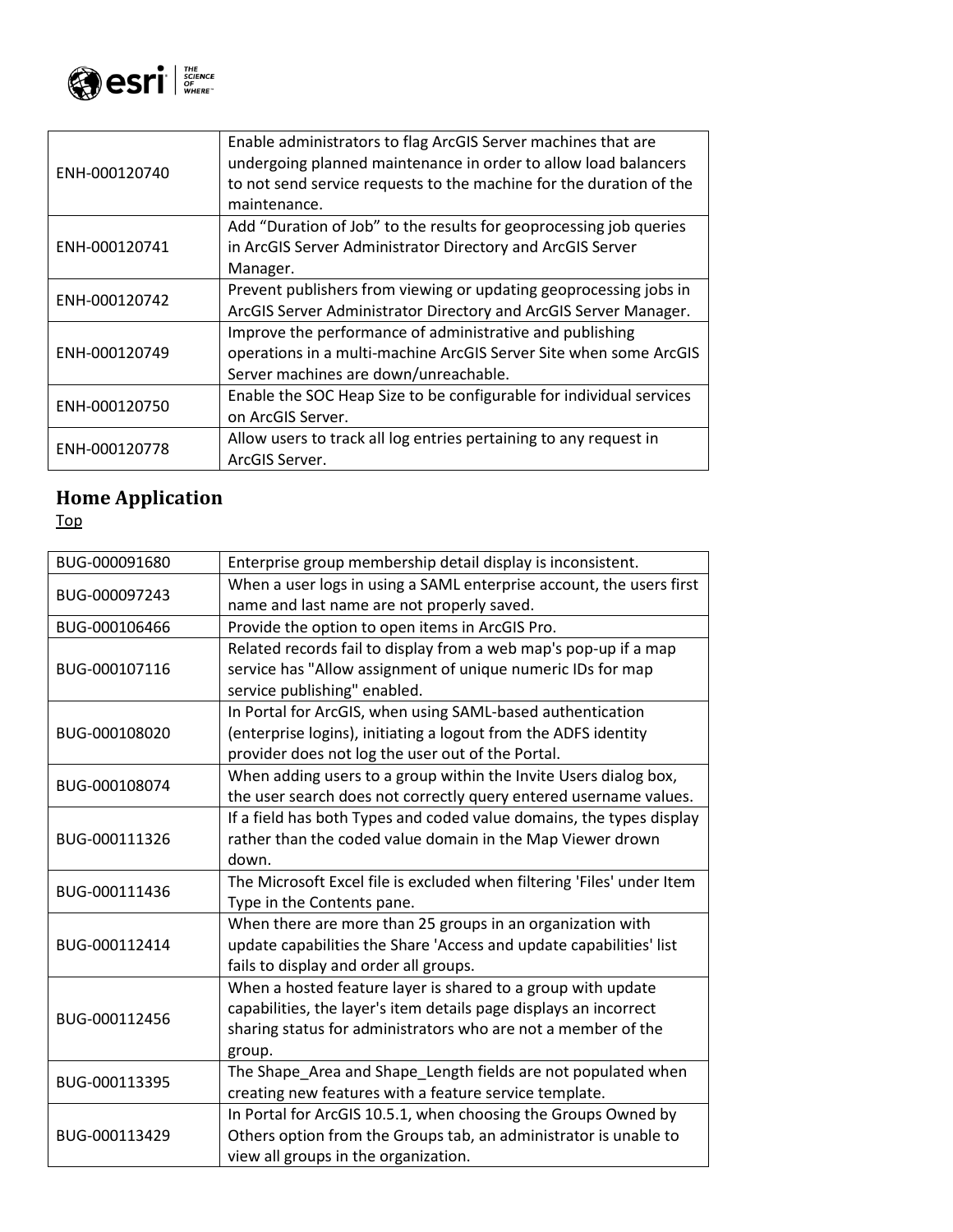

|               | The Last Name field displayed is empty while editing a user profile   |
|---------------|-----------------------------------------------------------------------|
| BUG-000113963 | that has been upgraded from Portal for ArcGIS 10.3 to Portal for      |
|               | ArcGIS 10.6 in Japanese language.                                     |
| BUG-000114391 | Downloading Esri web app templates from the template's item           |
|               | details page in Portal for ArcGIS results in 404 Not Found error.     |
|               | When a non-administrative user shares an item with a group, the       |
| BUG-000114601 | administrator cannot see the names of the groups the item is          |
|               | shared with on the item details page.                                 |
|               | In the Map Viewer, when viewing a publicly shared editable service    |
| BUG-000114657 | as a restricted role user, the Edit button disappears after clicking  |
|               | the Modify Map button, but re-appears if the layer is added back to   |
|               | the map.                                                              |
| BUG-000115314 | Publishing a layer with the pre-set Graduated Colors symbology        |
|               | does not allow creating additional features in Portal for ArcGIS.     |
|               | Notify the user when sharing a web map that contains subscriber /     |
| BUG-000115874 | premium content publicly.                                             |
|               | BUG-000115964 The App Launcher becomes unavailable after the          |
| BUG-000115964 | external content is disabled.                                         |
| BUG-000116056 | Exporting hosted feature services to a file geodatabase fails in      |
|               | ArcGIS Enterprise 10.6.1.                                             |
| BUG-000116246 | The option to choose a GeoAnalytics Server is available when there    |
|               | is no Hosting Server configured with the server.                      |
|               | Unable to update the 'Who can contribute content to the group'        |
| BUG-000116533 | settings in Portal for ArcGIS 10.6 configured with SAML               |
|               | authentication.                                                       |
| BUG-000116534 | Active Directory usernames that start with hyphens are not able to    |
|               | see their content owned within Portal for ArcGIS.                     |
| BUG-000116674 | In Portal for ArcGIS 10.6.1 the "Forgot password?" option sends an    |
|               | excessive number of requests when loading the page.                   |
| BUG-000116687 | Temporal filters created from tool parameters in Portal for ArcGIS    |
|               | Map Viewer are incorrectly formatted and cause tool failures.         |
|               | The 'Geocode Locations from Table' analysis tool returns an error     |
| BUG-000116820 | message, "Mapping locator fields with input data fields failed,       |
|               | please use another locator" when using a private geocode service.     |
| BUG-000116870 | Unable to share Insights Workbooks, Pages and Model items to          |
|               | Everyone.                                                             |
| BUG-000117193 | Feature layer editing performance slows when the feature layer has    |
|               | hundreds of views.                                                    |
|               | Fields with a coded domain value in a view definition will display    |
| BUG-000117298 | the coded value instead of the description if the fields have been    |
|               | defined.                                                              |
| BUG-000117425 | Unable to take ArcGIS Pro licenses offline when the license           |
|               | expiration date is not synced with the Organization expiration date.  |
| BUG-000117494 | Members with a username that contains an $\omega$ symbol are unable   |
|               | to update layer-level metadata for a service.                         |
| BUG-000117581 | Choose Best Facilities analysis tool fails when generating facilities |
|               | with an invalid demand value.                                         |
| BUG-000117645 | Changing an items owner and moving the item to a folder that          |
|               | contains an "&" ampersand creates a duplicate empty folder.           |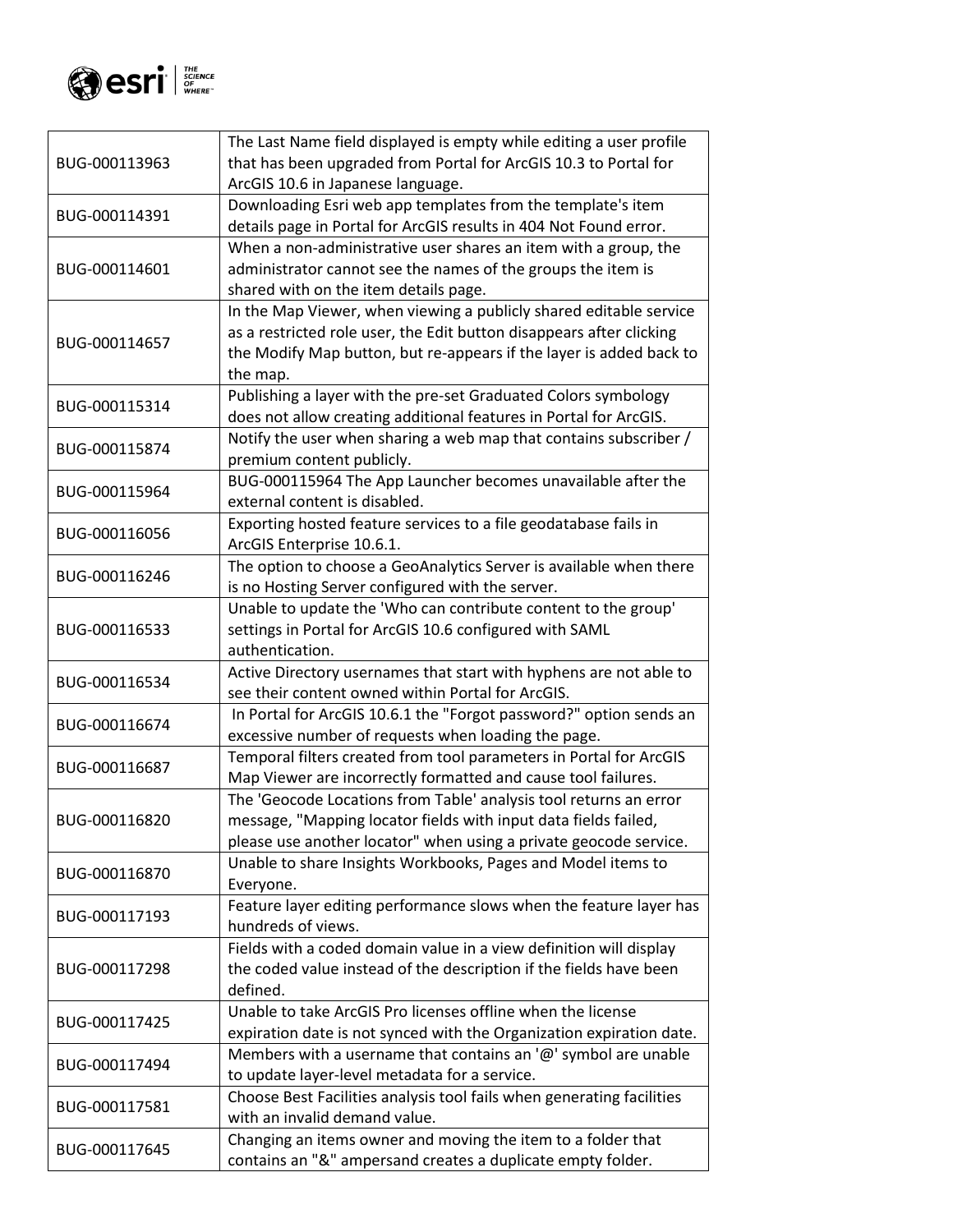

| BUG-000117715 | Unable to change owner of groups created from enterprise IDP                                                 |
|---------------|--------------------------------------------------------------------------------------------------------------|
|               | groups.                                                                                                      |
| BUG-000117959 | When using the Google Chrome web browser, individual map<br>service layers shift position in the Map Viewer. |
|               | Unable to update some group settings in Portal for ArcGIS                                                    |
| BUG-000119220 | configured with web authentication and an enterprise group store.                                            |
|               | The Group Category filter does not work when applied in the                                                  |
| BUG-000119536 | 'Content > My Groups' page in ArcGIS Enterprise 10.6.1.                                                      |
|               | Unable to publish hosted feature layer from a service definition file                                        |
| BUG-000120092 | after previously publishing a WFS layer from a hosted feature layer                                          |
|               | from the same service definition in Portal for ArcGIS.                                                       |
|               | listDependents for an item returns an empty resultset when the                                               |
| BUG-000120181 | format is set to JSON.                                                                                       |
|               | Querying a hosted feature layer based on CURRENT_TIMESTAMP()                                                 |
| BUG-000120403 | fails with the error message, "No records found".                                                            |
|               | When authoring an arcade expression on a Hosted Table utilizing                                              |
| BUG-000120852 | the \$feature operator, clicking Test does not validate the                                                  |
|               | expression.                                                                                                  |
| BUG-000120854 | Unable to filter content by group categories on the Gallery page.                                            |
|               | Allow global navigation hyperlinks in the Portal Home Application                                            |
| ENH-000092901 | (Home, Gallery, Map, Scene, Groups, My Content, My Organization)                                             |
|               | to be opened in a new tab with mouse right-click.                                                            |
|               |                                                                                                              |
| ENH-000112128 | When Portal for ArcGIS is configured with German language,                                                   |
|               | update wording on the Geocoding menu list of countries option.                                               |
| ENH-000112958 | Provide ability to filter out Living Atlas content from the Portal's<br>Gallery.                             |
|               | Add support for SAML enterprise groups when using Azure AD as                                                |
| ENH-000114074 | the SAML Identity Provider.                                                                                  |
| ENH-000114171 | Add support for configuring a refresh internal on table items.                                               |
|               | Enhance documentation to indicate that only Esri content is offered                                          |
| ENH-000115825 | in Living Atlas content configured in Portal for ArcGIS.                                                     |
|               | Remove the 'Leave Group' button for groups when the Portal for                                               |
| ENH-000119572 | ArcGIS identity store is configured with active directory groups.                                            |
| ENH-000120843 | Provide support for updating URLS in a web scene to HTTPS.                                                   |
|               | In the Join Features analysis tool, allow users to define which                                              |
| ENH-000120844 | record is kept in a one to one join.                                                                         |
| ENH-000120845 | Support three new data collection templates for natural resources.                                           |
|               | Provide the ability to designate a web map for use in Collector for                                          |
| ENH-000120847 | ArcGIS.                                                                                                      |
|               | Support adding GeoPackages as an item in Portal for ArcGIS and                                               |
| ENH-000120848 | ArcGIS Online.                                                                                               |
|               | Add support for publishing CSV data using MGRS and USNG                                                      |
| ENH-000120855 | coordinates.                                                                                                 |
|               | Show the cache status for hosted scene layers on the Item Details                                            |
| ENH-000120856 | Settings page.                                                                                               |
|               | Allow organization administrators to specify administrative                                                  |
| ENH-000120857 | contacts within their organization.                                                                          |
| ENH-000120858 | Support partially updating hosted scene layer caches.                                                        |
|               |                                                                                                              |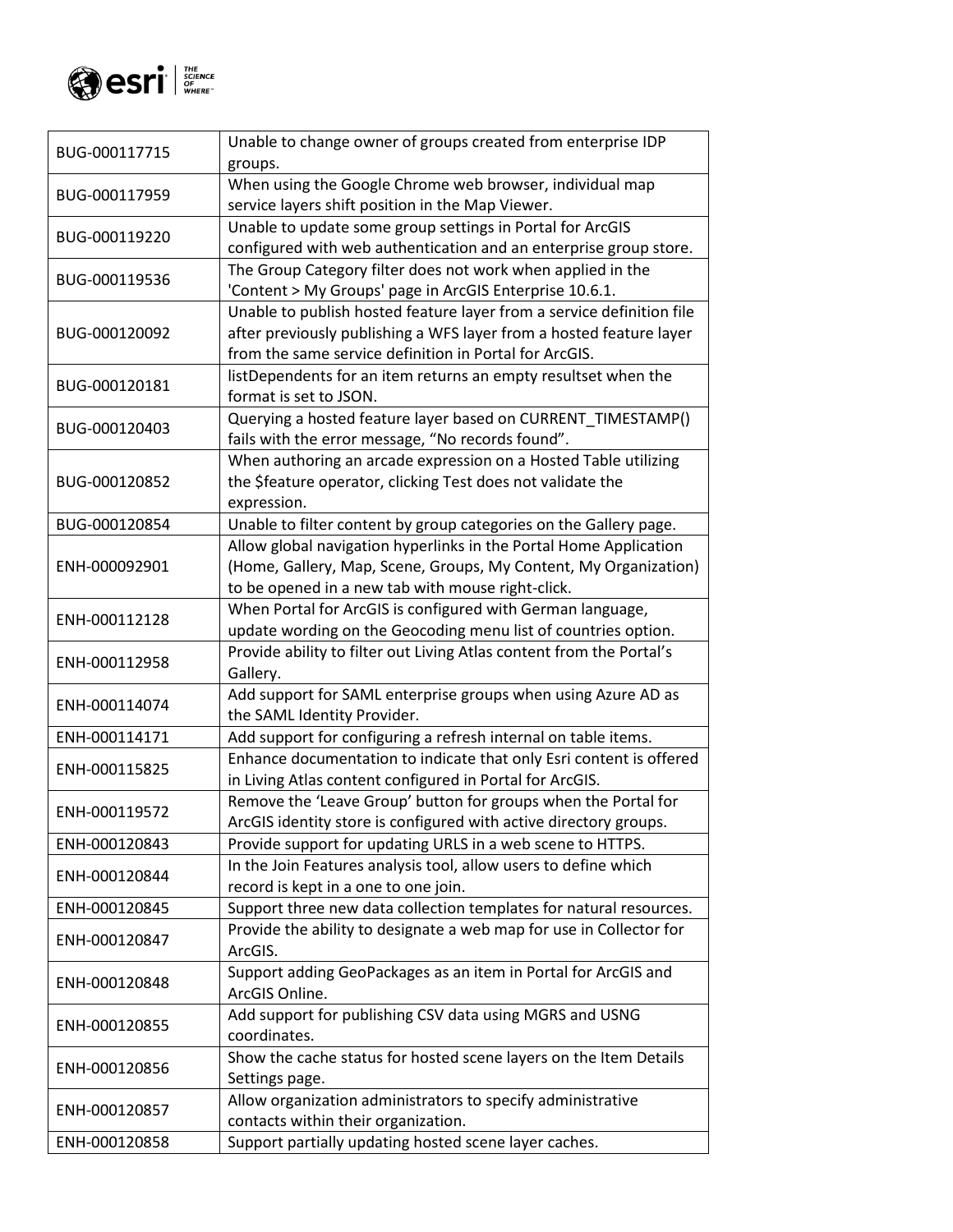

| When creating a view layer from a hosted feature layer, provide the  |
|----------------------------------------------------------------------|
| option to preserve layer IDs when the parent layer contains non-     |
| sequential IDs.                                                      |
| Add ability to define an area of interest on hosted feature layer    |
| views.                                                               |
| Provide the ability to pause a future scheduled synchronization job. |
| Update the organization page to allow administrators to organize     |
| and find information.                                                |
| Provide support for Hungarian and Catalan languages.                 |
| Provide the ability for map authors supporting offline field         |
| workflows to create map areas from web maps.                         |
| Support the ability to configure a refresh interval on tables in web |
| maps.                                                                |
|                                                                      |

# <span id="page-17-0"></span>**Installation and Upgrades**

[Top](#page-0-0)

| BUG-000113462 | If the content directory in Portal for ArcGIS is set to a folder name<br>other than "content", upgrading Portal will result in a "content"<br>folder being created in the parent directory of the original content<br>directory. |
|---------------|----------------------------------------------------------------------------------------------------------------------------------------------------------------------------------------------------------------------------------|
| BUG-000116290 | Upgrade is resetting the ProductConfiguration.xml, which prevents<br>ArcGIS Data Store from setting required permissions on certain<br>directories after upgrade completes.                                                      |

### <span id="page-17-1"></span>**Linux**

[Top](#page-0-0)

| BUG-000115618 | Route Event layer created through a string/text based Route<br>identifier stored in an Oracle geodatabase fails to get queried as a |
|---------------|-------------------------------------------------------------------------------------------------------------------------------------|
|               | service on ArcGIS Server on Linux.                                                                                                  |
| BUG-000115640 | Failed to register a SQL Server database with ArcGIS Server using                                                                   |
|               | the MS ODBC Driver 17.                                                                                                              |
|               | Printing Tools on ArcGIS Server Linux fail to print any web map after                                                               |
| BUG-000120686 | importing a root or an intermediate certificate until ArcGIS Server is                                                              |
|               | restarted.                                                                                                                          |
| BUG-000120737 | Building cache tiles does not complete on ArcGIS Server Linux when                                                                  |
|               | label expressions are used.                                                                                                         |
| BUG-000120738 | Software Authorization Wizard fails to authorize software in a                                                                      |
|               | headless environment on Linux.                                                                                                      |
| BUG-000120739 | Check system limits using serverdiag, portaldiag, and datastorediag                                                                 |
|               | on Linux will fail when the limits are set to unlimited.                                                                            |

### <span id="page-17-2"></span>**Living Atlas** [Top](#page-0-0)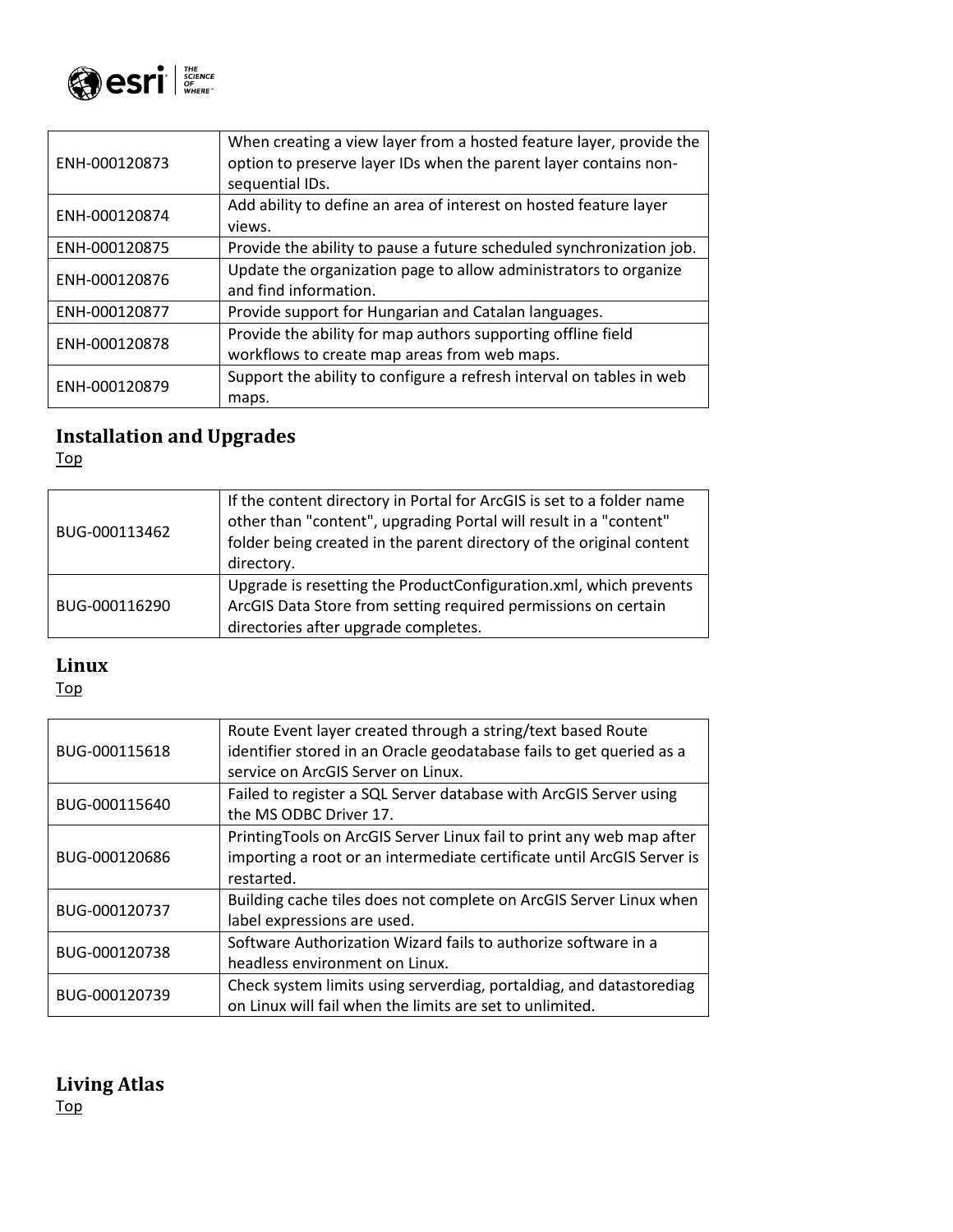

| ENH-000120811 | Living Atlas content in Enterprise portal now has three new badges<br>"Authoritative", "Living Atlas" and "Deprecated". |
|---------------|-------------------------------------------------------------------------------------------------------------------------|
| ENH-000120812 | Individual sublayer(s) from Esri boundary layer can be chosen to<br>run feature analysis tools Map Viewer.              |

## <span id="page-18-0"></span>**Manager**

[Top](#page-0-0)

| BUG-000088964 | ArcGIS Server Manager does not show supported operations when        |
|---------------|----------------------------------------------------------------------|
|               | the Server Object Extension (SOE) has custom property page.          |
| BUG-000105048 | When search for services within the System folder, incorrect results |
|               | are returned.                                                        |
| BUG-000107252 | Tile origin values are displayed incorrectly for cached map services |
|               | in ArcGIS Server manager.                                            |
|               | Within ArcGIS Server Manager, administrators are able to change      |
| BUG-000116069 | the sharing properties of a hosted service owned by another user     |
|               | when the service has been moved to a content subfolder in Portal     |
|               | for ArcGIS.                                                          |
| BUG-000118991 | Unable to open the Caching tab for a tiled map service in IE 11.     |
| BUG-000120815 | Update labels for WFS 'Force axis order' property.                   |
|               | Do not allow GetCapabilities and GetMap operations to be disabled    |
| BUG-000120821 | for Web Map Service (WMS) services in Manager as they are            |
|               | required.                                                            |
| ENH-000112328 | Display the expiration date for each licensed ArcGIS Server role.    |
|               | When adding a new dynamic workspace to a Map Service published       |
| ENH-000120816 | from ArcGIS Pro, provide option to add a 'Layers Folder' workspace   |
|               | type.                                                                |
| ENH-000120817 | Support querying by Request ID on the Logs page in ArcGIS Server     |
|               | Manager.                                                             |
| ENH-000120818 | Add IdentifyTolerancePixel and listCustomCRS properties to WMS       |
|               | service capabilities page.                                           |
| ENH-000120819 | Add 'Authoring Application' property to the General tab to indicate  |
|               | if a service was published within ArcMap or ArcGIS Pro.              |
| ENH-000120823 | Provide a page for viewing and updating the status of current        |
|               | geoprocessing jobs in ArcGIS Server Manager.                         |

# <span id="page-18-1"></span>**Map Services**

|               | TrueCurve geometry polygon features in a map service cause the |
|---------------|----------------------------------------------------------------|
| BUG-000102113 | GeoJSON-output REST query to fail, but HTML or JSON-output     |
|               | queries succeed.                                               |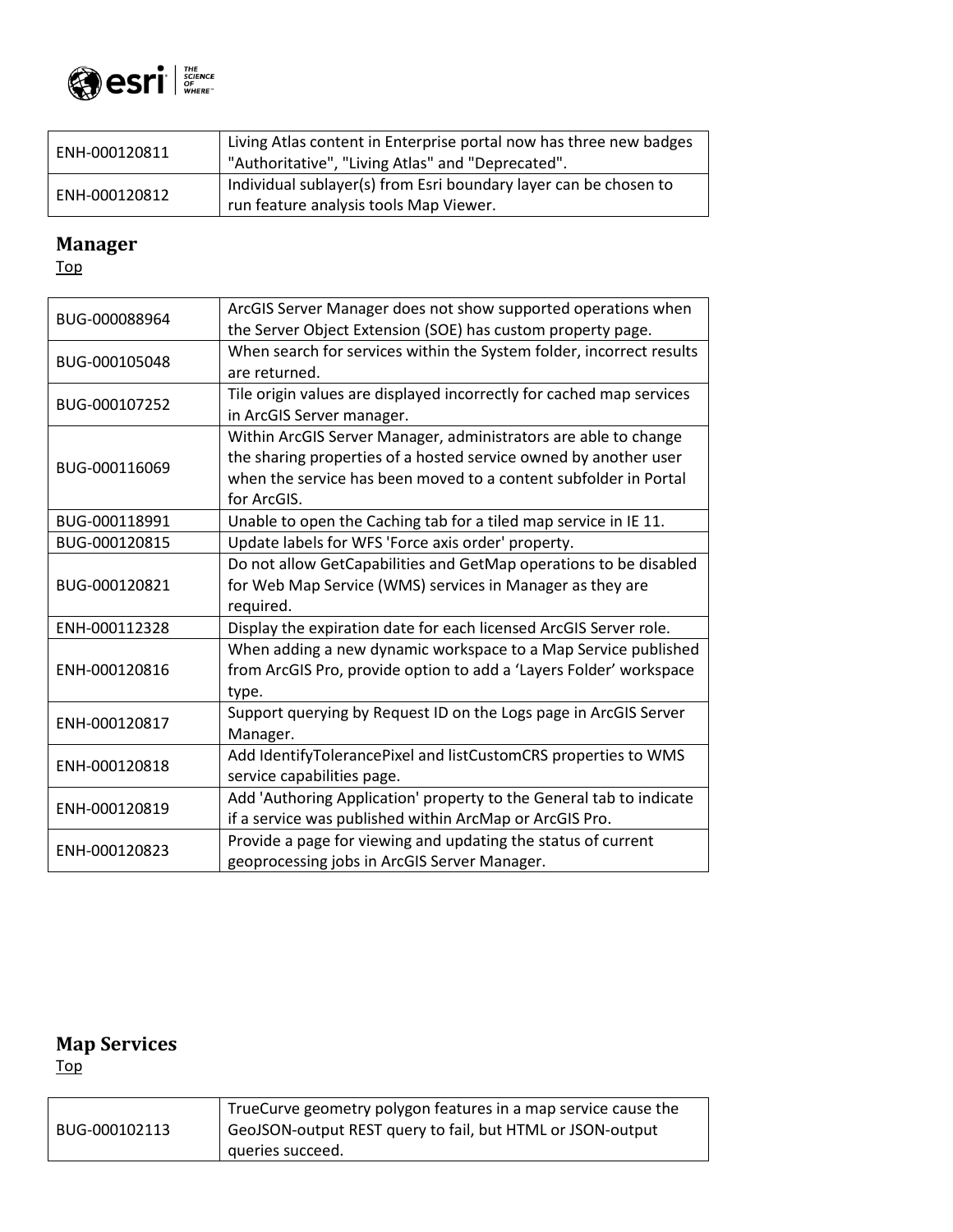

| BUG-000114191 | When running the Export Map operation at the REST endpoint of a<br>map service published from a versioned dimension feature class in<br>a geodatabase, the operation fails to return the features created in<br>a child version when that child version is specified in the<br>Geodatabase Version Name parameter. |
|---------------|--------------------------------------------------------------------------------------------------------------------------------------------------------------------------------------------------------------------------------------------------------------------------------------------------------------------|
| BUG-000119203 | In map services published from feature classes symbolized by a<br>representation with markers between dashed lines, the markers<br>are misplaced if the 'Endings' property is set to 'No constraint'.                                                                                                              |

### <span id="page-19-0"></span>**OGC Services**

[Top](#page-0-0)

| BUG-000094022 | In ArcGIS Server Manager, block the ability to disable the         |
|---------------|--------------------------------------------------------------------|
|               | GetCapabilities and GetMap operations on WMS services.             |
|               | Web Map Service (WMS) GetLegendGraphic request fails if the        |
| BUG-000100098 | Style Layer Descriptor (SLD) XML file used has more than 256       |
|               | 'sld:Rule' elements.                                               |
|               | The GetFeature request to a Web Feature Service (WFS) service      |
| BUG-000109142 | shows a comma instead of a space between a coordinate pair in      |
|               | gml:boundedBy tag only when defining the WFS version as 1.0.0.     |
| BUG-000113853 | The Web Feature Service (WFS) 'Within' filter does not return any  |
|               | objects when used.                                                 |
|               | ArcGIS Server transactional WFS services (WFS-T) do not allow the  |
| BUG-000114095 | application of the value NULL in a Transaction Update operation    |
|               | when the field is numeric and nullable.                            |
|               | A Web Feature Service (WFS) GetFeature request fails in ArcGIS     |
| BUG-000114589 | Server 10.6 if the data contains large amount of features.         |
|               | When utilizing the GetFeature URL query on a Web Feature Service   |
| BUG-000115772 | (WFS) containing more than 300,000 features, the query fails after |
|               | attempting to run indefinitely.                                    |
|               | Web Map Service (WMS) services crash with the error, "Error        |
| BUG-000118118 | occurred while processing request" when the source data includes   |
|               | certain NetCDF datasets in map or image services are enabled.      |
|               | POST requests to Web Feature Service (WFS) 2.0 services that use   |
| BUG-000118404 | stored queries fail with a 400 error.                              |
|               | The GetFeature request to Web Feature Service (WFS) version 1.0.0  |
| BUG-000119921 | shows a comma instead of a space between a coordinate pair in the  |
|               | gml:boundedby tag.                                                 |
| NIM062279     | Consider implementing group layers for Web Map Services (WMS).     |

### <span id="page-19-1"></span>**Ortho Maker**

| BUG-000120954 | Block Adjustment fails in Ortho Maker when installed on a non- |
|---------------|----------------------------------------------------------------|
|               | English operating system.                                      |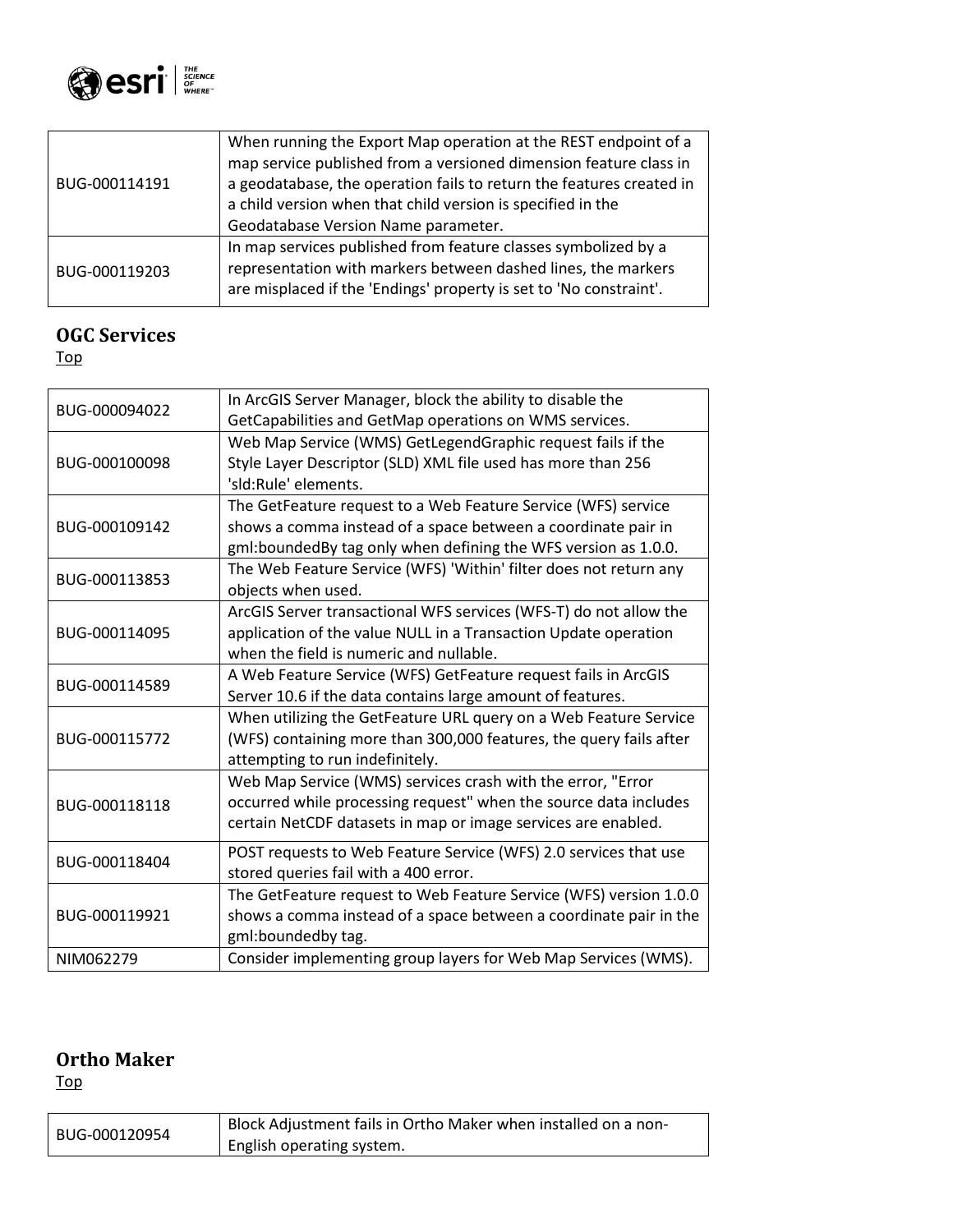

| ENH-000120950 | Add support for generating reports in PDF format from Ortho     |
|---------------|-----------------------------------------------------------------|
|               | Maker.                                                          |
| ENH-000120951 | Add support for importing ground control points from a feature  |
|               | service.                                                        |
| ENH-000120952 | Add a tool for performing volume calculations to Ortho Maker.   |
| ENH-000120953 | Provide validation for Principal Point, Konrady and Decentering |
|               | options on the Edit Camera Information dialog in Ortho Maker.   |

# <span id="page-20-0"></span>**Publishing**

[Top](#page-0-0)

| BUG-000112070 | During publishing, layers within each geometry must be sorted<br>alphabetically.                                                                                        |
|---------------|-------------------------------------------------------------------------------------------------------------------------------------------------------------------------|
| BUG-000113352 | When trying to overwrite a service from ArcGIS Pro, an error<br>message is returned, "Failed to publish web layer".                                                     |
| BUG-000118697 | Display Field setting is not honored in REST service properties when<br>the layer is published from ArcGIS Pro referencing data stored in an<br>enterprise geodatabase. |
| BUG-000120674 | Publishing hosted elevation layers using tile packages causes the<br>Portal Home Application to hang.                                                                   |

### <span id="page-20-1"></span>**Scene Viewer and 3D**

[Top](#page-0-0)

| BUG-000115514 | Legend toggle is not available for tile layers.                                                               |
|---------------|---------------------------------------------------------------------------------------------------------------|
| ENH-000103534 | Feature Search capability in Web Scenes.                                                                      |
| ENH-000111432 | Remove Living Atlas content out of the search result when users<br>search content in the portal organization. |
| ENH-000113132 | Additional 2D icons for web scenes.                                                                           |

## <span id="page-20-2"></span>**Security**

| BUG-000096790 | Entering an invalid format for the Subject Alternative Name          |
|---------------|----------------------------------------------------------------------|
|               | parameter while creating a self-signed certificate in Portal for     |
|               | ArcGIS does not return an error, and the certificate is not created. |
|               | When logging in using a SAML enterprise account, the user's first    |
| BUG-000097243 | name(givenName) and last name(surName) attributes sent in the        |
|               | SAML assertion response are not saved.                               |
|               | Passwords with '<' or '>' fails when setting LDAP as the identity    |
| BUG-000102986 | store for ArcGIS Server.                                             |
|               | SSL Certificates with special characters in the password fails to    |
| BUG-000107534 | import to ArcGIS Server.                                             |
|               | In Portal for ArcGIS, when using SAML-based authentication           |
| BUG-000108020 | (enterprise logins), initiating a logout from the ADFS identity      |
|               | provider does not log the user out of the Portal.                    |
| BUG-000110546 | Security Configuration in ArcGIS GIS Server fails to use Windows     |
|               | domain accounts when the password contains the special character     |
|               | $'$ or $'$ $>$ '.                                                    |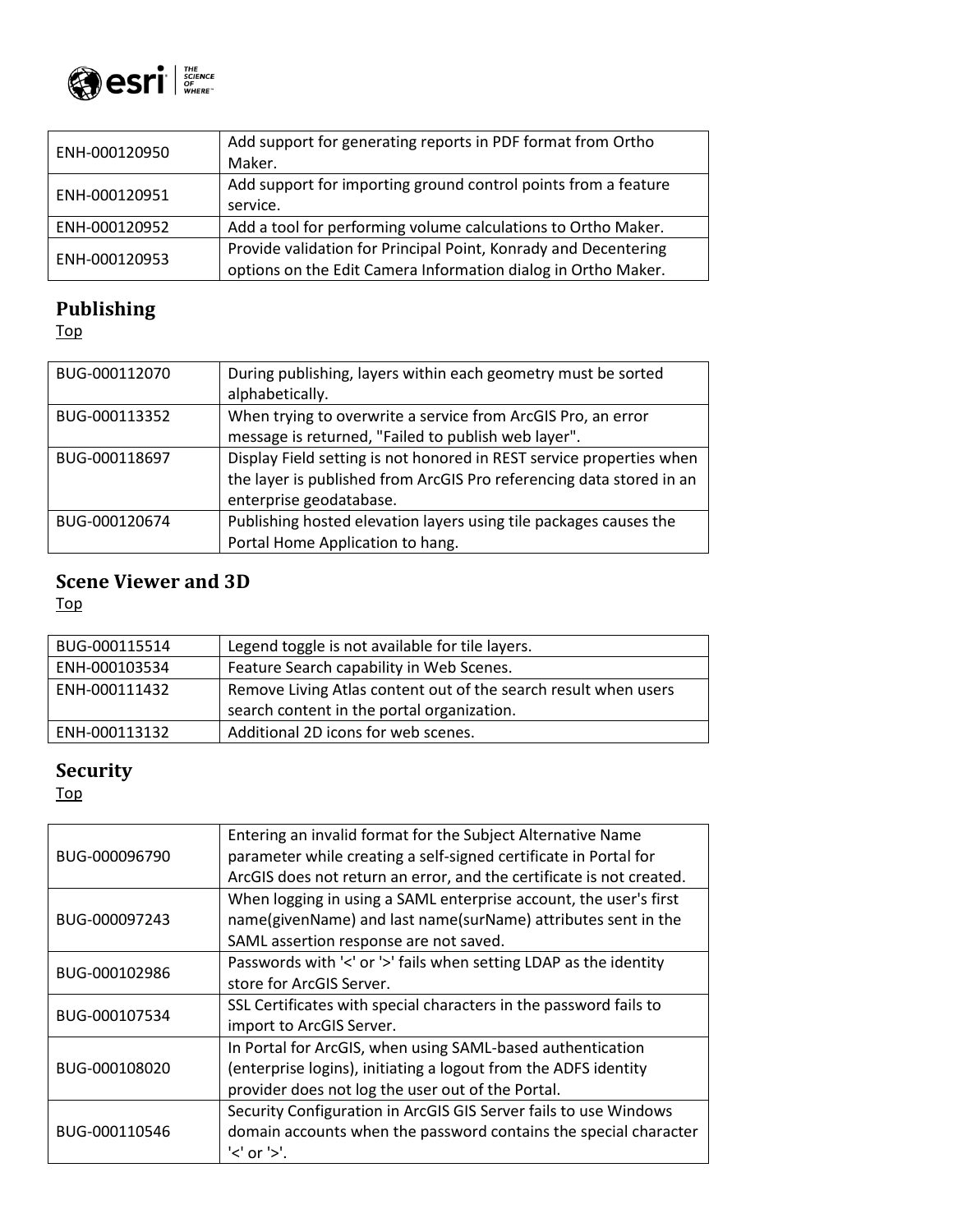

| BUG-000112641 | Invalid login attempts in the Portal for ArcGIS Home page are not<br>captured in the portal logs.                                                     |
|---------------|-------------------------------------------------------------------------------------------------------------------------------------------------------|
| BUG-000112707 | Reflected cross-site scripting (XSS) in Portal for ArcGIS Home<br>application.                                                                        |
| BUG-000114895 | Importing duplicate certificates with different aliases prevents the<br>new certificate from being exported.                                          |
| BUG-000117367 | Unvalidated redirect in Portal for ArcGIS.                                                                                                            |
| BUG-000117369 | Reflected cross-site scripting (XSS) in Portal for ArcGIS.                                                                                            |
| BUG-000117372 | Cross-site scripting (XSS) vulnerability in ArcGIS Server<br>Administrator Directory.                                                                 |
| BUG-000117564 | Privilege escalation vulnerability.                                                                                                                   |
| BUG-000117983 | Access control issue in the ArcGIS Server tile handler.                                                                                               |
| BUG-000120333 | Reflected cross-site scripting (XSS) in the Portal for ArcGIS Home<br>application.                                                                    |
| BUG-000120337 | Unvalidated redirect issue in Portal for ArcGIS.                                                                                                      |
| ENH-000114074 | Add support for SAML enterprise groups when using Azure AD as<br>the SAML Identity Provider.                                                          |
| ENH-000116621 | Add the ability to modify the maximum token expiration time of<br>tokens generated to login to Portal for ArcGIS when using IDP-<br>initiated logins. |

#### <span id="page-21-0"></span>**Templates**

[Top](#page-0-0)

| BUG-000112828 | A Web App created using the Public Information template does not<br>honor the ArcGIS Online Organizational account settings for a scale<br>bar. |
|---------------|-------------------------------------------------------------------------------------------------------------------------------------------------|
| BUG-000113745 | Minimal gallery must allow filter by item type.                                                                                                 |
| BUG-000114351 | Heat map does not display in print preview of StoryMap Cascade.                                                                                 |
| BUG-000115144 | Viewing applications created from ArcGIS Online on mobile devices<br>redirect the URLs to the Content page.                                     |
| BUG-000115893 | Multiple pins appear in Geoform map if searching more than one<br>address, and cannot be cleared. Only the last pin added will be<br>submitted. |
| ENH-000115632 | Allow "Minimal Gallery" App to prompt users to log into AGOL if<br>there is non-public content in the gallery.                                  |
| ENH-000120676 | Minimal Gallery: Provide option to open document link item types<br>instead of opening their item page.                                         |
| ENH-000120677 | Add the locate button widget to the configuration of Media Map.                                                                                 |

### <span id="page-21-1"></span>**ArcGIS Data Reviewer**

| BUG-000113046 | Error encountered when using the WMXReviewer.StartSession |
|---------------|-----------------------------------------------------------|
|               | command with the LaunchArcMap step in ArcGIS Workflow     |
|               | Manager and the Reviewer session no longer exists.        |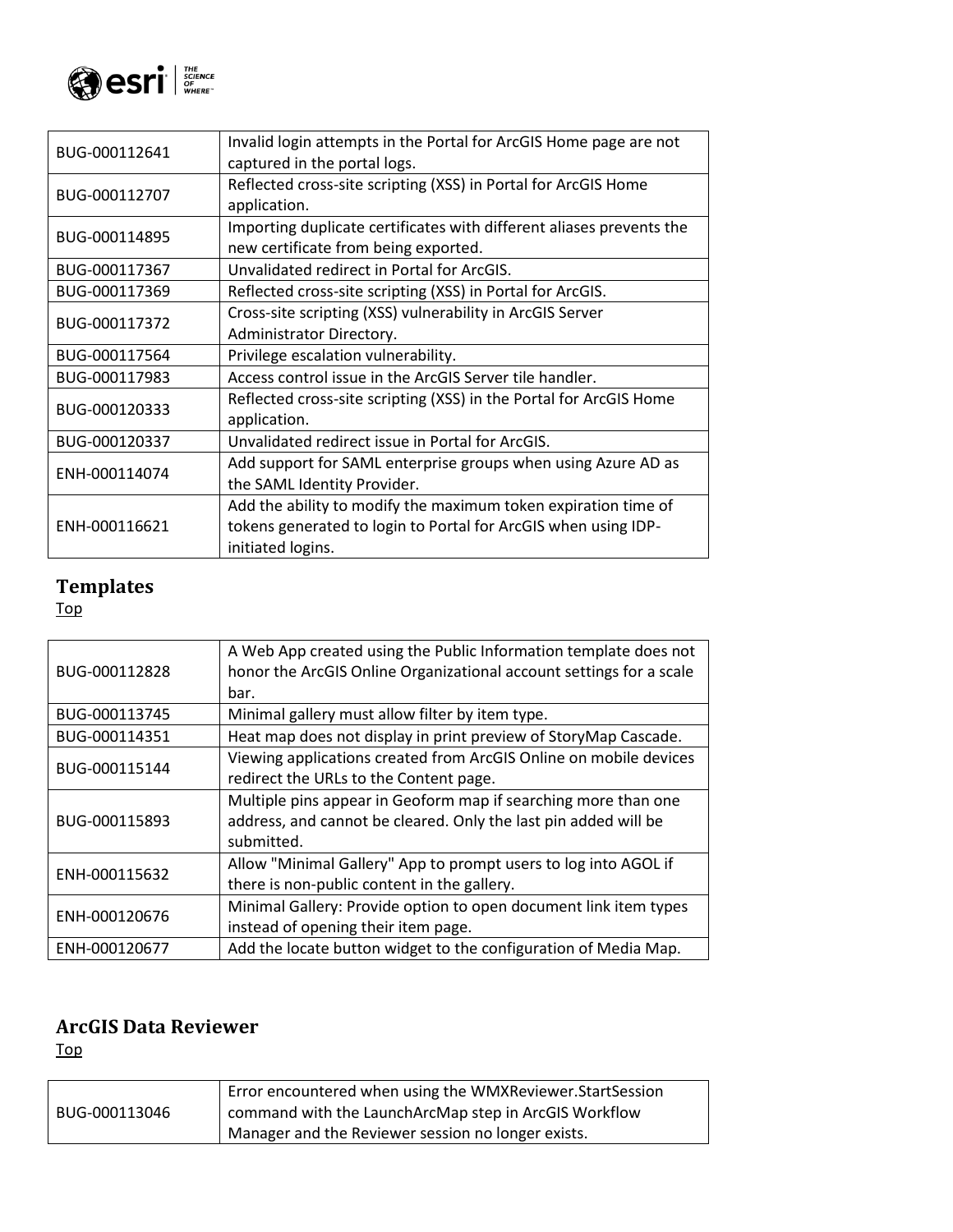

| BUG-000114123 | Incorrect string values for custom spatial relationships in Types of<br>spatial relationships that can be validated topic.                                      |
|---------------|-----------------------------------------------------------------------------------------------------------------------------------------------------------------|
| BUG-000114341 | Data Reviewer Version Differences fails with the error message, "An<br>unexpected error occurred" when inserts between two versions<br>have the same Object ID. |
| BUG-000115606 | ArcMap crash with Valency check that contains a comparison rule<br>and a where clause that references a string field.                                           |
| BUG-000118435 | Connectivity Rules check returns incorrect results with edge-edge<br>Geometric Network connectivity rule.                                                       |
| BUG-000118824 | The Execute Reviewer Batch Job geoprocessing tool's Changed<br>Features Only option is not honored when set as a model<br>parameter.                            |

### <span id="page-22-0"></span>**ArcGIS Monitor**

[Top](#page-0-0)

| BUG-000116732 | ArcGIS Monitor Administrator repeats the following error "User:<br>"user" failed to create. Username already exists" upon opening a |
|---------------|-------------------------------------------------------------------------------------------------------------------------------------|
|               | connection, once adding a duplicate user fails.                                                                                     |
| BUG-000116955 | Post install of ArcGIS Monitor does not update the password after                                                                   |
|               | installation and displays the default password.                                                                                     |
| BUG-000117264 | ArcGIS Monitor fails to add HTTP Counter for a file type JSON                                                                       |
|               | Hosted on the IIS Server.                                                                                                           |
| BUG-000118926 | Running Programs and Features repair process for ArcGIS Monitor                                                                     |
|               | corrupts the ArcGIS Monitor installation.                                                                                           |
| ENH-000119178 | Add more detailed instructions for configuring SSL Certificates with                                                                |
|               | ArcGIS Monitor.                                                                                                                     |

### <span id="page-22-1"></span>**ArcGIS Workflow Manager**

[Top](#page-0-0)

| BUG-000112087    | (Server) Changes to the field order of the extended properties table |
|------------------|----------------------------------------------------------------------|
|                  | are not reflected in the ArcGIS Workflow Manager for Server          |
|                  | Javascript Viewer.                                                   |
| BUG-000114825    | (Desktop) The Job Query Results window in ArcGIS Workflow            |
|                  | Manager Desktop does not honor the Order By clause.                  |
| BUG-000115160    | (Server) Unable to Retrieve Portal Users from Workflow Manager       |
|                  | REST endpoint when user is logged in.                                |
| BUG-000115520    | (Desktop) Locks on a file geodatabase do not release after the       |
|                  | Define LOI workflow is executed.                                     |
| BUG-000116384    | (Desktop) The All Jobs general query does not return any records.    |
| <b>TFS 57805</b> | (Desktop) Allow Python for Portal users.                             |
| TFS58127         | (Desktop) Replication fails when using the Portal user store.        |

### <span id="page-22-2"></span>**GeoEvent Server**

| BUG-000097348 | I Event Volume Controller Processor logs an error       |
|---------------|---------------------------------------------------------|
|               | "java.lang.StackTraceElement" for each unique GeoEvent. |